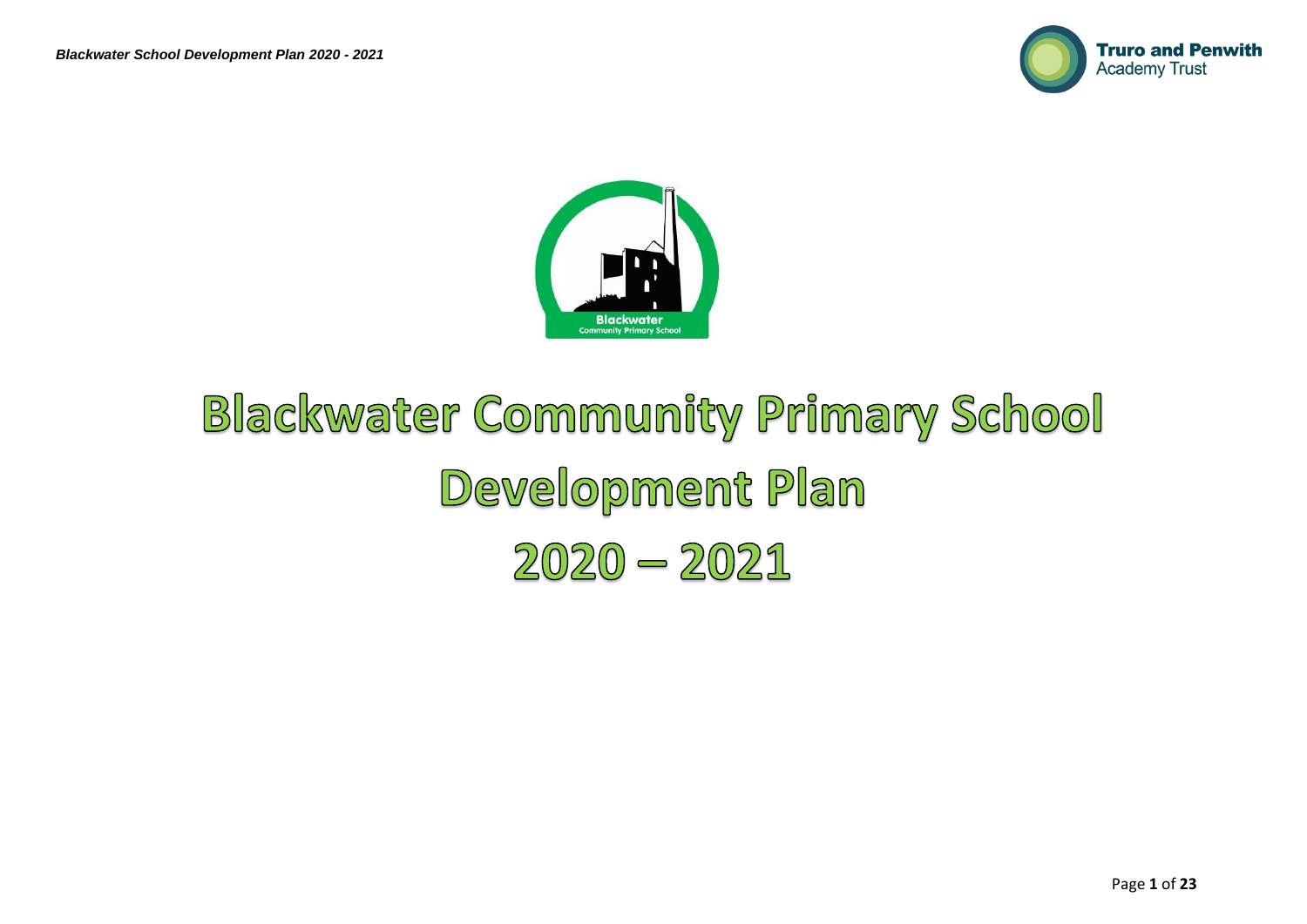

This School Development Plan enables the school's vision to be shared and understood by the whole community. Our aim is to work and learn together as a community in order to improve and be the best that we can be. The School Development Plan should give everyone an understanding of where the school is going and what actions will be taken to ensure we get there. We set clear timescales for implementation and determine how to effectively us both human and material resources to support specific goals. It also helps us plan and prioritise our budget and guides how we plan and organise our staff training. The School Development Plan is designed to give a sharp, clear focus to those aspects of our work which we believe are most in need of improvement.

Everyone has the chance to contribute ideas as to how our school can improve. Staff and governors meet termly to review how successful our improvements have been and agree priorities for the coming year. We ask parents, staff and children to share their ideas through the mediums such as questionnaires, informal sessions and the school council. We want everyone to support us and help us improve and this can only happen if we are all involved.

There are several key priorities for the plan. We wish to achieve each target as fully as possible, therefore they will drive our training, resources, teaching and learning, monitoring, evaluation and review over the next year.

Professional development INSET days are an important part of this process. In addition to this, staff are keen to keep up to date with new initiatives. Therefore, individual teachers and support staff undertake training throughout the year in order to further their own development and to strengthen the subject expertise on the staff.

Subject Leaders develop their own Curriculum Action Plan, which identifies key areas for development within their own curriculum area for the academic year.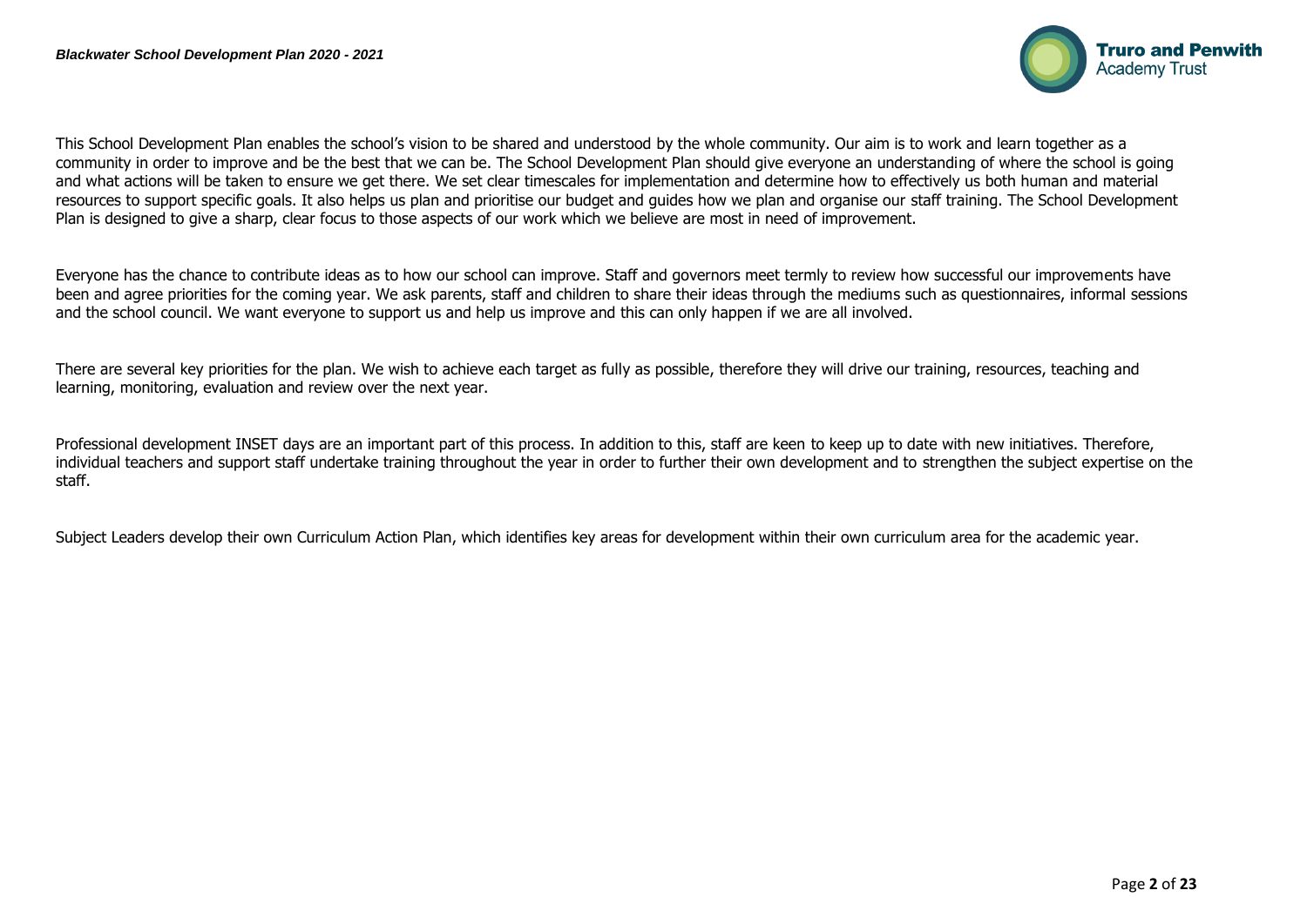

**Our Vision**

## *At Blackwater School everything is possible. We are a small school with huge aspirations.*

*Our vision is to embed a strong sense of self in all children, celebrating their individuality. We expect our children to see that they have a*  role and a responsibility in the world; Locally, Globally and Environmentally. Together we will continually strive to remove the barriers to *success and fear of failure.*

> *Above all, we will endeavour to foster a love of learning and high aspirations. Our children will always go above and beyond in all they do.*

## *Team Blackwater believes in making every second count.*

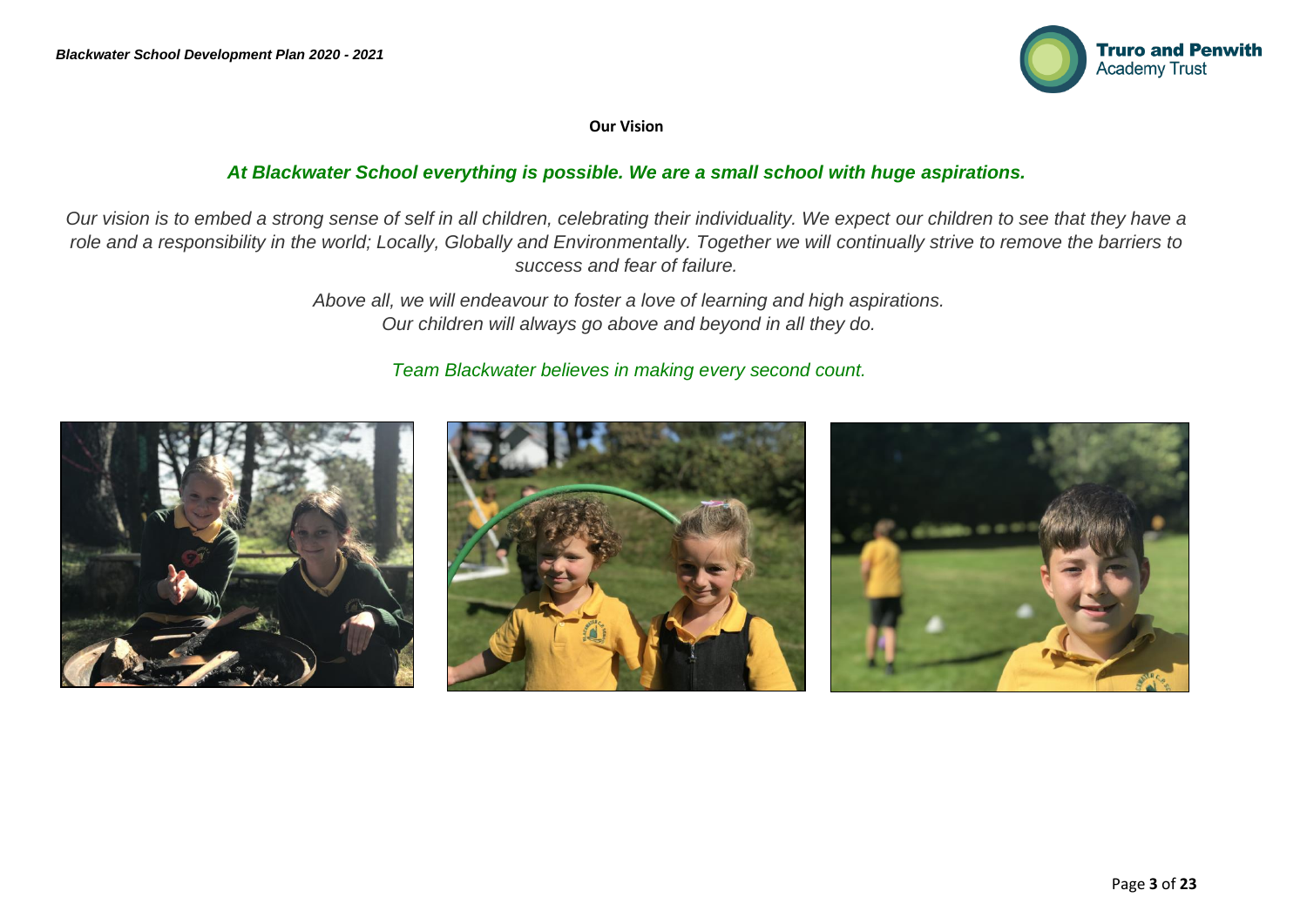

| <b>Curriculum statement</b>                                                                                                                                                                                                                                                                                                                                                                                                                                                                                                                                                                                                                                                                                                                   |                                                                                                                                                                                                                                                                                                                                                                                                                                                                                                                                                                                                                                                                                                                                                                                                                                                                                                                                                                                                                                                                                                                                                                                                                                                                                                                                                                                                                                                                                                                                                                                                                                                                                                                                                                                                                                                                                                                                                                                                                                                                                                                                                                                                                                                                                                                                                                                                                                                                                                                                                                                                                                                                                                                                                                                                                                                                                                                                                                                                                                                                                                                                                         |                                                                                                                                                                                                                                                                                                                                                                                                                                                                                                                                                                                                                                                                                                                                                                                                                                                                                                                                                                                                                                                                                                                                                                                                                                                                                                                                                                                                                                                                                                         |  |  |  |  |  |
|-----------------------------------------------------------------------------------------------------------------------------------------------------------------------------------------------------------------------------------------------------------------------------------------------------------------------------------------------------------------------------------------------------------------------------------------------------------------------------------------------------------------------------------------------------------------------------------------------------------------------------------------------------------------------------------------------------------------------------------------------|---------------------------------------------------------------------------------------------------------------------------------------------------------------------------------------------------------------------------------------------------------------------------------------------------------------------------------------------------------------------------------------------------------------------------------------------------------------------------------------------------------------------------------------------------------------------------------------------------------------------------------------------------------------------------------------------------------------------------------------------------------------------------------------------------------------------------------------------------------------------------------------------------------------------------------------------------------------------------------------------------------------------------------------------------------------------------------------------------------------------------------------------------------------------------------------------------------------------------------------------------------------------------------------------------------------------------------------------------------------------------------------------------------------------------------------------------------------------------------------------------------------------------------------------------------------------------------------------------------------------------------------------------------------------------------------------------------------------------------------------------------------------------------------------------------------------------------------------------------------------------------------------------------------------------------------------------------------------------------------------------------------------------------------------------------------------------------------------------------------------------------------------------------------------------------------------------------------------------------------------------------------------------------------------------------------------------------------------------------------------------------------------------------------------------------------------------------------------------------------------------------------------------------------------------------------------------------------------------------------------------------------------------------------------------------------------------------------------------------------------------------------------------------------------------------------------------------------------------------------------------------------------------------------------------------------------------------------------------------------------------------------------------------------------------------------------------------------------------------------------------------------------------------|---------------------------------------------------------------------------------------------------------------------------------------------------------------------------------------------------------------------------------------------------------------------------------------------------------------------------------------------------------------------------------------------------------------------------------------------------------------------------------------------------------------------------------------------------------------------------------------------------------------------------------------------------------------------------------------------------------------------------------------------------------------------------------------------------------------------------------------------------------------------------------------------------------------------------------------------------------------------------------------------------------------------------------------------------------------------------------------------------------------------------------------------------------------------------------------------------------------------------------------------------------------------------------------------------------------------------------------------------------------------------------------------------------------------------------------------------------------------------------------------------------|--|--|--|--|--|
| <b>INTENT</b>                                                                                                                                                                                                                                                                                                                                                                                                                                                                                                                                                                                                                                                                                                                                 | <b>IMPLEMENTATION</b>                                                                                                                                                                                                                                                                                                                                                                                                                                                                                                                                                                                                                                                                                                                                                                                                                                                                                                                                                                                                                                                                                                                                                                                                                                                                                                                                                                                                                                                                                                                                                                                                                                                                                                                                                                                                                                                                                                                                                                                                                                                                                                                                                                                                                                                                                                                                                                                                                                                                                                                                                                                                                                                                                                                                                                                                                                                                                                                                                                                                                                                                                                                                   | <b>IMPACT</b>                                                                                                                                                                                                                                                                                                                                                                                                                                                                                                                                                                                                                                                                                                                                                                                                                                                                                                                                                                                                                                                                                                                                                                                                                                                                                                                                                                                                                                                                                           |  |  |  |  |  |
| What we intend to achieve through                                                                                                                                                                                                                                                                                                                                                                                                                                                                                                                                                                                                                                                                                                             | How we will deliver our curriculum                                                                                                                                                                                                                                                                                                                                                                                                                                                                                                                                                                                                                                                                                                                                                                                                                                                                                                                                                                                                                                                                                                                                                                                                                                                                                                                                                                                                                                                                                                                                                                                                                                                                                                                                                                                                                                                                                                                                                                                                                                                                                                                                                                                                                                                                                                                                                                                                                                                                                                                                                                                                                                                                                                                                                                                                                                                                                                                                                                                                                                                                                                                      | How we will measure the effectiveness of our                                                                                                                                                                                                                                                                                                                                                                                                                                                                                                                                                                                                                                                                                                                                                                                                                                                                                                                                                                                                                                                                                                                                                                                                                                                                                                                                                                                                                                                            |  |  |  |  |  |
| our curriculum                                                                                                                                                                                                                                                                                                                                                                                                                                                                                                                                                                                                                                                                                                                                |                                                                                                                                                                                                                                                                                                                                                                                                                                                                                                                                                                                                                                                                                                                                                                                                                                                                                                                                                                                                                                                                                                                                                                                                                                                                                                                                                                                                                                                                                                                                                                                                                                                                                                                                                                                                                                                                                                                                                                                                                                                                                                                                                                                                                                                                                                                                                                                                                                                                                                                                                                                                                                                                                                                                                                                                                                                                                                                                                                                                                                                                                                                                                         | curriculum                                                                                                                                                                                                                                                                                                                                                                                                                                                                                                                                                                                                                                                                                                                                                                                                                                                                                                                                                                                                                                                                                                                                                                                                                                                                                                                                                                                                                                                                                              |  |  |  |  |  |
| We aim to develop pupils who:<br>have a solid sense of self, purpose<br>$\bullet$<br>and personal identity.<br>have a sense of responsibility for<br>$\bullet$<br>themselves, others, for the world and the<br>environment.<br>• are mentally and emotionally<br>resilient.<br>are the best versions of themselves.<br>will be a global citizen.<br>$\bullet$<br>show respect to themselves and<br>$\bullet$<br>others.<br>read for pleasure<br>are caring for themselves, others<br>and the environment.<br>are active, independent and<br>motivated learners.<br>are able to challenge injustice and<br>handle conflict appropriately.<br>are able to work well independently<br>and collaboratively.<br>understand, respect, celebrate and | At Blackwater, we endeavour to choose topics that interest the children and complement this<br>with their way of learning. We are very excited about our curriculum approach which delivers a<br>rich, broad and varied learning experience for pupils at our school.<br>Topics are based on a two-year rolling programme, with subjects such as 'Space' which ensures<br>a full and rigorous curriculum coverage in all year groups. Each term, the curriculum is planned<br>around a project that children hooked into by a WOW day, which drives the children's<br>learning and teacher's planning. This balanced curriculum has been tailored to satisfy the needs<br>of each child and help them to develop their full potential.<br>Involving the children at the early stages helps promote self-awareness, self-discovery, curiosity<br>and investigation. Projects have a clear timeline with milestones and mini outcomes for pupils to<br>achieve, all leading to a final outcome, which involves inviting the children's family into school to<br>share. The children's learning is enhanced by visits / visitors and real-life tasks or challenges.<br>In Key Stage 1 and 2, children have daily English and mathematics lessons. As a school, we<br>recognise the importance of reading for all children therefore, have a comprehensive and<br>thorough approach to the teaching of reading across the school. EYFS and KS1 have daily<br>phonics lessons, which are designed around Optima. Guided reading is taught daily across the<br>school and we also finish the day with DEAR (Drop Everything And Read) for the last fifteen<br>minutes, which each class has a half termly novel to read collectively. Over the year they will<br>explore a range of genre and develop confidence using a range of reading strategies.<br>Writing is taught through a topic-based approach in order to provide purpose and audience for<br>the children. Grammatical accuracy is embedded in the English lesson but also as a discrete<br>element through spellings and handwriting.<br>Our maths is taught using the mastery approach. Through small step planning, assessing and<br>teaching, the children master objectives using a variety of concepts, images, conjectures and<br>missing numbers. Throughout the lesson, the children attempt a task which is differentiated to<br>support their learning, ensuring there is challenge and high expectations. The teacher will move<br>their learning forwards again by providing a challenge at a deeper level or addressing any<br>misconceptions they might have.<br>We will also collapse the curriculum for specific days throughout the year in support of vital life<br>learning foci e.g. national E-safety day, National Poetry day, World Book Day, Money<br>Week. These are designed to break traditional barriers of curriculum and age group to give the<br>pupils the chance to demonstrate their talents and passions by immersing them in an enriched<br>and inspiring environment.<br>We believe that all children should have the opportunity to use the outdoors as a | Progress and attainment is measured through regular<br>marking, assessment and feedback as part of everyday<br>teaching. Teachers assess each individual's learning<br>through assessment for learning techniques and identify<br>where there are gaps.<br>Strategies used will vary according to the subject and<br>learning objective taught. These include different levels<br>of questioning from adults or peers, self and peer<br>assessment based on the learning objectives and<br>success criteria.<br>At the end of every term, we hold an assessment week<br>using formal testing in Maths, Reading and GPS. These<br>tests give a good indication of whether the pupils are<br>working below, towards, meeting or exceeding age-<br>related expectations.<br>We hold termly Pupil Progress meetings with the class<br>teacher and headteacher to analyse the children's<br>progress, strengths and barriers to learning. We then<br>plan appropriate next steps to support.<br>Nationally standardised summative assessments provide<br>information on how our children are performing in<br>comparison to pupils nationally and the effectiveness of<br>our curriculum provision.<br>Performance management of all staff, including peer<br>$\bullet$<br>learning observations, support the development of<br>professional development.<br>Governor's visits are organised each year to analyse,<br>give feedback and possible next steps on how to<br>continue to develop the curriculum. |  |  |  |  |  |
| enjoy Cornish culture and heritage.<br>understand and follow our British<br>values.                                                                                                                                                                                                                                                                                                                                                                                                                                                                                                                                                                                                                                                           | learning environment. Forest school is available for ALL pupils throughout the year. Two team<br>building trips take place throughout the year to strengthen relationships between children and<br>staff, giving the children opportunities to experience the outdoors and life lessons that are<br>harder to access in a school environment.                                                                                                                                                                                                                                                                                                                                                                                                                                                                                                                                                                                                                                                                                                                                                                                                                                                                                                                                                                                                                                                                                                                                                                                                                                                                                                                                                                                                                                                                                                                                                                                                                                                                                                                                                                                                                                                                                                                                                                                                                                                                                                                                                                                                                                                                                                                                                                                                                                                                                                                                                                                                                                                                                                                                                                                                           | Discussions with parents, staff and pupils take place<br>throughout the year through the school council,<br>questionnaires and informal meetings.                                                                                                                                                                                                                                                                                                                                                                                                                                                                                                                                                                                                                                                                                                                                                                                                                                                                                                                                                                                                                                                                                                                                                                                                                                                                                                                                                       |  |  |  |  |  |
| feel part of the team within the                                                                                                                                                                                                                                                                                                                                                                                                                                                                                                                                                                                                                                                                                                              |                                                                                                                                                                                                                                                                                                                                                                                                                                                                                                                                                                                                                                                                                                                                                                                                                                                                                                                                                                                                                                                                                                                                                                                                                                                                                                                                                                                                                                                                                                                                                                                                                                                                                                                                                                                                                                                                                                                                                                                                                                                                                                                                                                                                                                                                                                                                                                                                                                                                                                                                                                                                                                                                                                                                                                                                                                                                                                                                                                                                                                                                                                                                                         |                                                                                                                                                                                                                                                                                                                                                                                                                                                                                                                                                                                                                                                                                                                                                                                                                                                                                                                                                                                                                                                                                                                                                                                                                                                                                                                                                                                                                                                                                                         |  |  |  |  |  |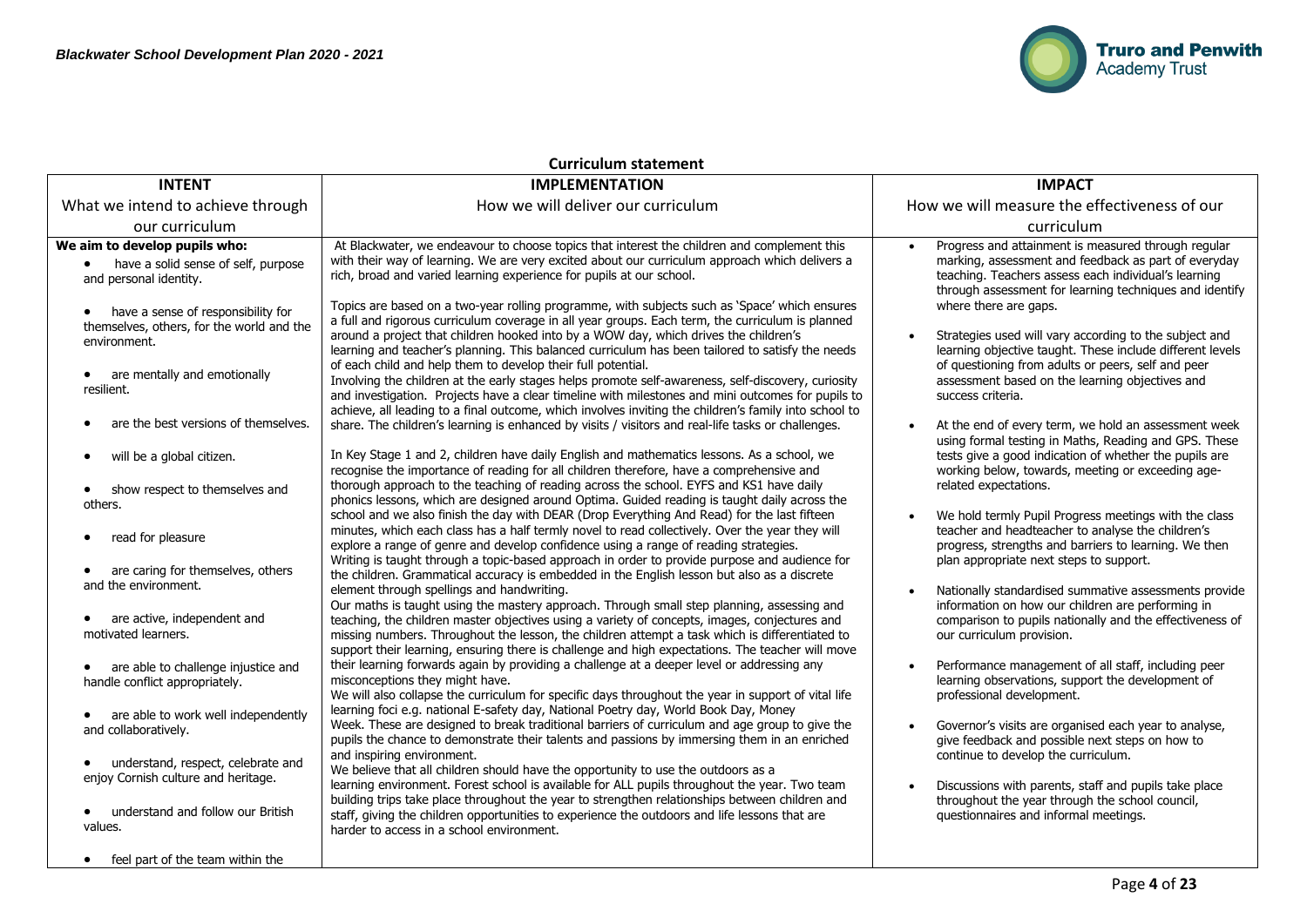

| school. |                        |  |
|---------|------------------------|--|
|         | aim high in all areas. |  |

## **Inspection data summary report indicates;**

| <b>KS2 progress over time</b> |        | <b>KS2 attainment over time</b> |            | KS1 attainment over time |           | <b>Y1 Phonics over time</b> |        |           | <b>GLD over time</b> |         |     |             |         |           |
|-------------------------------|--------|---------------------------------|------------|--------------------------|-----------|-----------------------------|--------|-----------|----------------------|---------|-----|-------------|---------|-----------|
|                               |        |                                 | <b>RWM</b> | All                      | <b>PP</b> |                             |        |           |                      |         |     |             |         |           |
| Read                          | All    | <b>PP</b>                       | 2017       | 43(61)                   | 25        | Read                        | All    | <b>PP</b> | Phonics              | All     | PP  | <b>EYFS</b> | All     | <b>PP</b> |
| 2017                          | $-1.0$ | $-0.7$                          | 2018       | 75()                     | 100       | 2017                        | 75(76) | 50        | 2017                 | 86 (81) | 100 | 2017        | 65(71)  | <b>NA</b> |
| 2018                          | 0.3    | 1.3                             | 2019       | 57(65)                   | 67        | 2018                        | 75(76) | 100       | 2018                 | 75(82)  | 66  | 2018        | 69 (72) | <b>NA</b> |
| 2019                          | 2.6    | 0.1                             | Read       | All                      | <b>PP</b> | 2019                        | 67(75) | 50        | 2019                 | 75(82)  | 50  | 2019        | 80 (72) | <b>NA</b> |
| Writing                       | All    | <b>PP</b>                       | 2017       | 79 (72)                  | 75        | Writing                     | All    | <b>PP</b> |                      |         |     |             |         |           |
| 2017                          | $-3.9$ | $-1.7$                          | 2018       | 94()                     | 100       | 2017                        | 69(68) | 50        |                      |         |     |             |         |           |
| 2018                          | 0.7    | $-1.2$                          | 2019       | 82 (73)                  | 100       | 2018                        | 69(76) | 75        |                      |         |     |             |         |           |
| 2019                          | 4.1    | 4.5                             | Writing    | All                      | <b>PP</b> | 2019                        | 67(69) | 50        |                      |         |     |             |         |           |
| Maths                         | All    | <b>PP</b>                       | 2017       | 74(76)                   | 75        | Maths                       | All    | <b>PP</b> |                      |         |     |             |         |           |
| 2017                          | $-3.1$ | $-4.53$                         | 2018       | 88()                     | 100       | 2017                        | 75(75) | 50        |                      |         |     |             |         |           |
| 2018                          | 0.9    | 0.0                             | 2019       | 93 (78)                  | 100       | 2018                        | 88(70) | 100       |                      |         |     |             |         |           |
| 2019                          | $-1.4$ | $-3.9$                          | <b>GPS</b> | All                      | <b>PP</b> | 2019                        | 73(76) | 50        |                      |         |     |             |         |           |
|                               |        |                                 | 2017       | 86 (77)                  |           |                             |        |           |                      |         |     |             |         |           |
|                               |        |                                 | 2018       | 88()                     | 100       |                             |        |           |                      |         |     |             |         |           |
|                               |        |                                 | 2019       | 79 (78)                  | 67        |                             |        |           |                      |         |     |             |         |           |
|                               |        |                                 | Maths      | All                      | <b>PP</b> |                             |        |           |                      |         |     |             |         |           |
|                               |        |                                 | 2017       | 57(75)                   | 25        |                             |        |           |                      |         |     |             |         |           |
|                               |        |                                 | 2018       | 81                       | 100       |                             |        |           |                      |         |     |             |         |           |
|                               |        |                                 | 2019       | 71(79)                   | 67        |                             |        |           |                      |         |     |             |         |           |
|                               |        |                                 |            |                          |           |                             |        |           |                      |         |     |             |         |           |

|         | 2020/21 CURRENT identified curriculum and standards gaps                                                                                                                                                                                                                                                                                                                   |                                                                                                                                                                                                                                                                                                                                                     |                                                                                                                                                                                                         |                                                                                                                                                                                                                                                                                                                                                                         |                    |  |  |  |  |  |
|---------|----------------------------------------------------------------------------------------------------------------------------------------------------------------------------------------------------------------------------------------------------------------------------------------------------------------------------------------------------------------------------|-----------------------------------------------------------------------------------------------------------------------------------------------------------------------------------------------------------------------------------------------------------------------------------------------------------------------------------------------------|---------------------------------------------------------------------------------------------------------------------------------------------------------------------------------------------------------|-------------------------------------------------------------------------------------------------------------------------------------------------------------------------------------------------------------------------------------------------------------------------------------------------------------------------------------------------------------------------|--------------------|--|--|--|--|--|
|         | Y5 and Y6                                                                                                                                                                                                                                                                                                                                                                  | Y3 and Y4 (16 children)                                                                                                                                                                                                                                                                                                                             | Y2 (15 children)                                                                                                                                                                                        | Y1 (13 children)                                                                                                                                                                                                                                                                                                                                                        | <b>Early Years</b> |  |  |  |  |  |
| Reading | Year 5:<br>Red: 2/15, Amber: 5/15, Green: 8/15<br>Year 6:<br>Red: 3/16, Amber: 6/16, Green: 7/16                                                                                                                                                                                                                                                                           | Year 3:<br>Red: 4/16, Amber: 4/16, Green: 8/16<br>Year 4:<br>Red: 2/15, Amber: 7/15, Green: 6/15                                                                                                                                                                                                                                                    | Year 2:<br>Red: 1/15, Amber: 8/15, Green: 6/15<br>Children who have engaged well at<br>home have made good progress and<br>are on track.<br>Phonics Check - with booster                                | Year 1:<br>Red: 1/13, Amber: 8/13, Green: 4/13,<br>Children know single sounds and most are able<br>to decode cv vc and cvc.<br>Some, but not all recognise the Set 2<br>sounds/digraphs from RWInc.                                                                                                                                                                    |                    |  |  |  |  |  |
|         | All children are doing well with their word<br>reading and making broadly expected<br>progress. However, there is a small but<br>significant group of children who have not<br>read as often as needed over lockdown and<br>have begun to fall out of practice with their<br>reading skills. Their reading is less fluent and<br>lacks expression. There are some children | During school lockdown the children who<br>were already at risk of falling behind have<br>either stood still with their reading fluency<br>or fallen behind further.<br>We are going to focus on building up daily<br>reading fluency and stamina again with a<br>clear strategy for daily reading in class<br>alongside a push for home reading at | sessions<br>There are gaps in recognition of<br>common exception words.<br>We will do daily booster sessions as<br>part of handwriting/spelling.<br>Key chn: focus on<br>reading comprehension-stamina. | Next step is $\frac{\text{c} \text{c} \text{v} \text{c}}{\text{c} \text{v} \text{c}}$ – and continuing on the Optima<br>programme.<br>All phonics will be reinforced during daily<br>phonics/handwriting/spelling outwith the<br>Optima sessions.<br>There are gaps in the chidlren's knowledge of<br>common exception words with many not<br>recognising the first 16. |                    |  |  |  |  |  |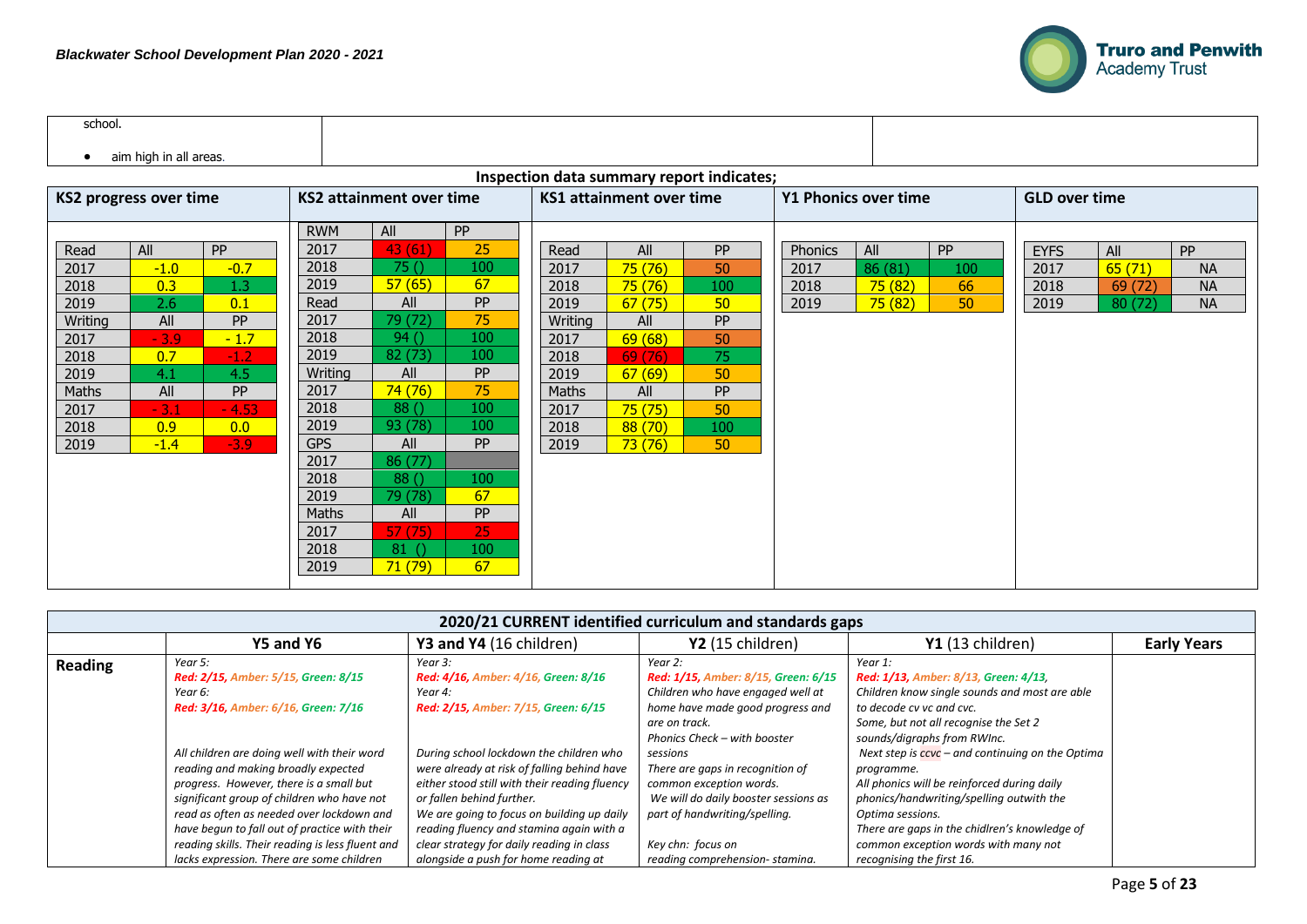

|                | with SEN that will need further daily support<br>in this area and use of dyslexia strategies to<br>support their learning and progress.<br>On the whole children are struggling to<br>manage comprehension, and lack the<br>stamina to read longer passages and<br>comprehend these to a good standard.<br>Some will need focused support here, and<br>daily activities in class verbally to make<br>progress here                                                                                                                                                                                                                                                                                                                     | least 4 times a week; families who are not<br>doing this will be contacted. There will be<br>two Optima reading groups as in year 3<br>there are 4 children who are significantly<br>behind with their reading fluency and<br>3 who are just behind who will be able to<br>close the gap more quickly.<br>This assessment comes solely from a<br>reading fluency assessment. Quality first<br>teaching of reading comprehension skills<br>will be rigorous and children will be                                                                                                                                                                                                                                                                     | Will continue Optima sessions with<br>quided comprehension and written<br>comprehension questions in the<br>reading journal.<br>VIPERS/SATS type questions will be<br>modelled and strategies taught.<br>Weekly written comprehension<br>sessions to encourage independence<br>and stamina.                                                                                                                                                                                                                                                                                                                                                                                                                                                                                                                                                                                                        | We will focus on 6 per week as a booster<br>session.<br>Parents will be given weekly updates (Seesaw)<br>on phonics/common exception word focus to<br>practise at home. Materials to be sent home<br>weekly.                                                                                                                                                                                                                                                                                                                                                                              |  |
|----------------|----------------------------------------------------------------------------------------------------------------------------------------------------------------------------------------------------------------------------------------------------------------------------------------------------------------------------------------------------------------------------------------------------------------------------------------------------------------------------------------------------------------------------------------------------------------------------------------------------------------------------------------------------------------------------------------------------------------------------------------|-----------------------------------------------------------------------------------------------------------------------------------------------------------------------------------------------------------------------------------------------------------------------------------------------------------------------------------------------------------------------------------------------------------------------------------------------------------------------------------------------------------------------------------------------------------------------------------------------------------------------------------------------------------------------------------------------------------------------------------------------------|----------------------------------------------------------------------------------------------------------------------------------------------------------------------------------------------------------------------------------------------------------------------------------------------------------------------------------------------------------------------------------------------------------------------------------------------------------------------------------------------------------------------------------------------------------------------------------------------------------------------------------------------------------------------------------------------------------------------------------------------------------------------------------------------------------------------------------------------------------------------------------------------------|-------------------------------------------------------------------------------------------------------------------------------------------------------------------------------------------------------------------------------------------------------------------------------------------------------------------------------------------------------------------------------------------------------------------------------------------------------------------------------------------------------------------------------------------------------------------------------------------|--|
| <b>Writing</b> | Year 5:                                                                                                                                                                                                                                                                                                                                                                                                                                                                                                                                                                                                                                                                                                                                | expected to complete test style<br>comprehension questions regularly.<br>Year 3:                                                                                                                                                                                                                                                                                                                                                                                                                                                                                                                                                                                                                                                                    | Year 2:                                                                                                                                                                                                                                                                                                                                                                                                                                                                                                                                                                                                                                                                                                                                                                                                                                                                                            | Year 1:                                                                                                                                                                                                                                                                                                                                                                                                                                                                                                                                                                                   |  |
|                | Red: 2/15, Amber: 7/15, Green: 6/15<br>Year 6:<br>Red: 4/16, Amber: 6/16, Green: 6/16<br>There is a significant issue with the basics $-$<br>capital letters, full stops, high frequency<br>word spelling, layout and<br>handwriting. Again there is a significant<br>majority of the class who are struggling with<br>stamina and find it very difficult to produce<br>a good amount of writing for this stage in<br>UKS2. For some children there's a struggle to<br>write coherently and write sentences that<br>make sense. They are out of practice with<br>editing and although can spot<br>and rectify some mistakes in their own work,<br>they are not as effective at this as I would<br>have expected at this stage in UKS2. | Red: 3/16, Amber: 6/16, Green: 7/16<br>Year 4:<br>Red: 2/15, Amber: 7/15, Green: 6/15<br>Year 3<br>Stamina for writing.<br>Full stops.<br>Spelling.<br>Use of adventurous vocabulary<br>Year 4<br>Lack of stamina. Careless with<br>punctuation and spelling.<br>Children clearly out of practice at writing<br>at length. 3 are just behind greater depth,<br>I will give these children targeted sessions<br>to work on using a range of sentence<br>structures and to write in paragraphs.<br>3 children are just behind expected level. I<br>will now plan a fortnightly independent<br>write to ensure that the grammar,<br>punctuation and vocabulary being taught<br>is applied in the independent writing. This<br>will also boost stamina. | Red: 2/15, Amber: 9/15, Green: 4/15<br>Letter formation assessments showed<br>gaps in those who have not engaged<br>at home. Gaps in cursive formation.<br>(Daily letter formation sessions and<br>speedy writing sessions to boost<br>fluency)<br>Punctuation and sentence writing -<br>most children in the independent<br>write were not writing<br>punctuated sentences.<br>Phonetic spelling in evidence but gaps<br>in spelling of CEW -<br>Daily sentence writing sessions.<br>In addition to weekly spelling<br>assignments/daily spelling lessons.<br>'Fluency' activities at the start of<br>each writing session.<br>Twice weekly - sentence work out<br>sessions/dictation to reinforce<br>spelling misconceptions.<br>Once a week children will do an<br>independent write (Thursdays)<br>Misconceptions/gaps will then be a<br>focus for transcription skills the<br>following week. | Red: 2/13, Amber: 9/13, Green: 2/13<br>There are gaps in children's understanding of the<br>grapheme to match the phoneme.<br>Initial daily writing sessions will be needed to<br>secure that phoneme/grapheme<br>correspondence.<br>Children's writing displays some attempts to<br>write phonetically but often only using the first<br>letter of the word.<br>Word writing sessions and lots of<br>modelling/scaffolding and independent writing<br>of one sentence will be required to enable<br>children to move on to writing simple sentences.<br>Daily sentence writing sessions. |  |
| <b>Maths</b>   | Year 5:<br>Red: 2/15, Amber: 6/15, Green: 7/15<br>Year 6:<br>Red: 1/16, Amber: 8/16, Green: 7/16<br>Multi step problems are causing issues -<br>although basic arithmetic is more or less                                                                                                                                                                                                                                                                                                                                                                                                                                                                                                                                              | Year 3:<br>Red: 2/16, Amber: 4/16, Green: 10/16<br>Year 4:<br>Red: 4/15, Amber: 4/15, Green: 7/15<br>Year 3:                                                                                                                                                                                                                                                                                                                                                                                                                                                                                                                                                                                                                                        | Year 2:<br>Red: 1/15, Amber: 9/15, Green: 5/15<br>Gaps in mental calculations and<br>strategies for addition and<br>subtraction.<br>Daily fluency sessions.<br>Weekly focus on a strategy - taught                                                                                                                                                                                                                                                                                                                                                                                                                                                                                                                                                                                                                                                                                                 | Year 1:<br>Red: 0/13, Amber: 7/13, Green: 6/13<br>Children show good counting skills able to count<br>out from a larger set and number sequence.<br>Gaps in oral sequence 10-30 counting on from<br>any number.                                                                                                                                                                                                                                                                                                                                                                           |  |
|                | fine, the application of this and ability to                                                                                                                                                                                                                                                                                                                                                                                                                                                                                                                                                                                                                                                                                           | Fractions of numbers.                                                                                                                                                                                                                                                                                                                                                                                                                                                                                                                                                                                                                                                                                                                               | and practised during daily fluency                                                                                                                                                                                                                                                                                                                                                                                                                                                                                                                                                                                                                                                                                                                                                                                                                                                                 | Some gaps in number recognition 10-20 and                                                                                                                                                                                                                                                                                                                                                                                                                                                                                                                                                 |  |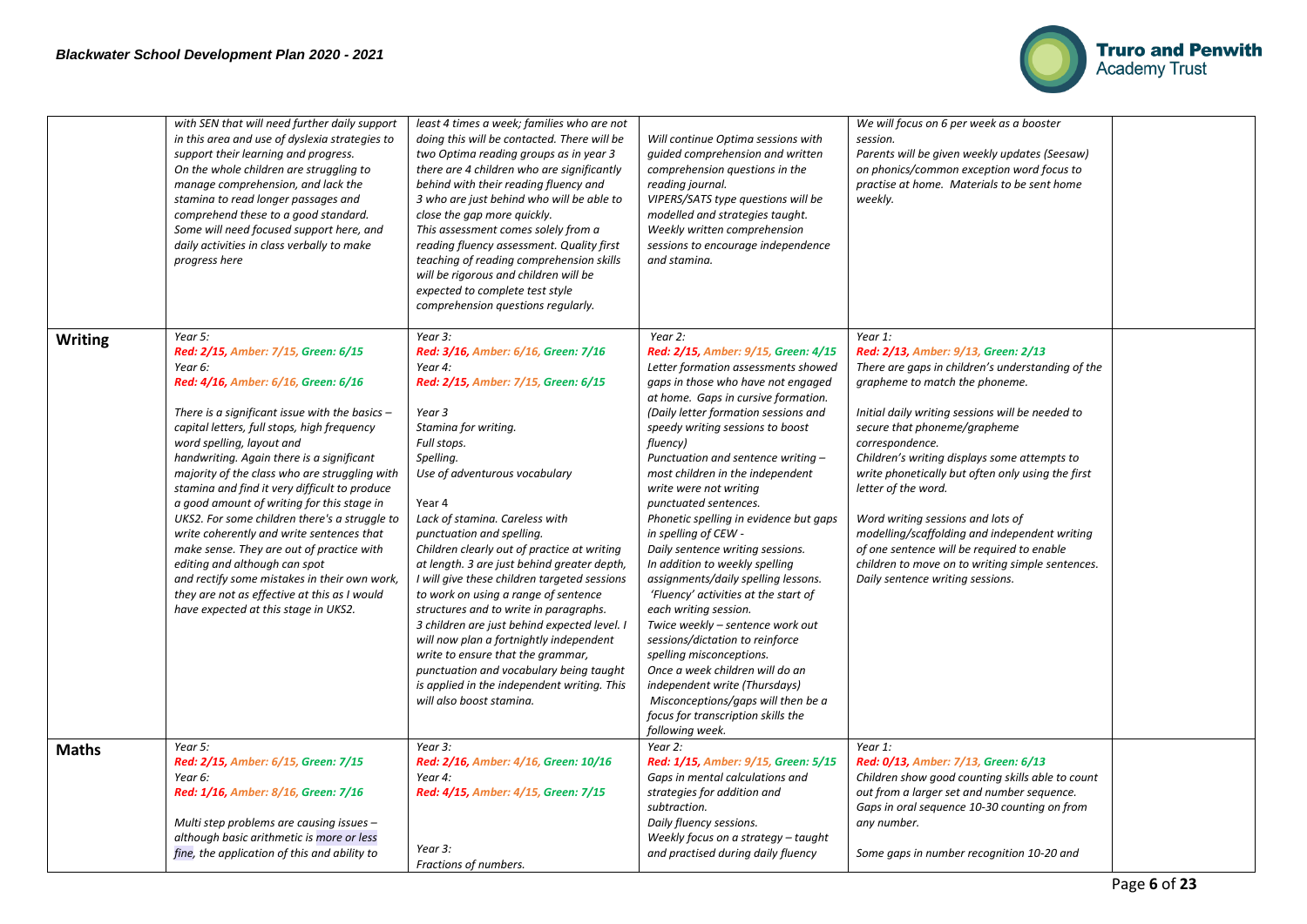

|                   | think through steps and manage without         | Missing number questions.               | sessions.                         | ability to form numbers correctly.                                                                                                                            |  |
|-------------------|------------------------------------------------|-----------------------------------------|-----------------------------------|---------------------------------------------------------------------------------------------------------------------------------------------------------------|--|
|                   | silly mistakes needs attention. A small but    | Division.                               | (Maths factor assignments set for | (Daily number writing sessions)                                                                                                                               |  |
|                   | significant group of children are struggling   | Stamina.                                | home learning tasks)              |                                                                                                                                                               |  |
|                   | with their basic skills in multiplication and  | Year 4:                                 |                                   | Gaps in mental strategies - for adding and                                                                                                                    |  |
|                   | written methods in the four operations.        | Fractions, division, understanding of   |                                   | subtraction.                                                                                                                                                  |  |
|                   | More complex work like that with decimals,     | mathematical vocabulary.                |                                   | Daily mental addition/subtraction sessions built                                                                                                              |  |
|                   | percentages, fractions and roman numerals      | Lack of stamina.                        |                                   | into maths lessons.                                                                                                                                           |  |
|                   | is an issue. The biggest issue by far however  | Out of practise of answering assessment |                                   |                                                                                                                                                               |  |
|                   | is with reasoning, the cohort on the whole is  | questions.                              |                                   | Number track games/number formation in                                                                                                                        |  |
|                   | unable to manage this at all and even those    |                                         |                                   | continuous provision.                                                                                                                                         |  |
|                   | working at the standard need significant       |                                         |                                   |                                                                                                                                                               |  |
|                   | help to clarify this. I think this may well be |                                         |                                   |                                                                                                                                                               |  |
|                   | an issue with confidence and operating         |                                         |                                   |                                                                                                                                                               |  |
|                   | within a group.                                |                                         |                                   |                                                                                                                                                               |  |
| Wider             | In the wider curriculum it is clear that       |                                         |                                   | Generally those children who didn't receive as much support at home need to be targeted to get back into a learning frame of mind.                            |  |
|                   | stamina with fine motor skills in artistic and |                                         |                                   |                                                                                                                                                               |  |
| <b>Curriculum</b> | creative subjects is behind where I would      |                                         |                                   | For some children physical fitness and stamina has really suffered during lockdown so I want to incorporate into my planning more opportunities to be active. |  |
|                   | expect it to be. In science they have missed   |                                         |                                   |                                                                                                                                                               |  |
|                   | and are struggling with scientific vocabulary  |                                         |                                   | We need to look at resources for computing, several children need work on their basic computing skills.                                                       |  |
|                   | and concepts like planning, predicting and     |                                         |                                   |                                                                                                                                                               |  |
|                   | setting out an investigation. There is also    |                                         |                                   |                                                                                                                                                               |  |
|                   | some concern that RSE is a significant gap in  |                                         |                                   |                                                                                                                                                               |  |
|                   | learning that needs to be given extra time     |                                         |                                   |                                                                                                                                                               |  |
|                   | this year. Computing and basic ICT skills are  |                                         |                                   |                                                                                                                                                               |  |
|                   | a significant gap for most children.           |                                         |                                   |                                                                                                                                                               |  |
|                   | My most pressing concern is the physical       |                                         |                                   |                                                                                                                                                               |  |
|                   | stamina and fitness of the cohort. There is a  |                                         |                                   |                                                                                                                                                               |  |
|                   | small but significant group who refuse and     |                                         |                                   |                                                                                                                                                               |  |
|                   | are unable to join in due to lack of physical  |                                         |                                   |                                                                                                                                                               |  |
|                   | fitness and lack of social ability to follow   |                                         |                                   |                                                                                                                                                               |  |
|                   | rules in a game.                               |                                         |                                   |                                                                                                                                                               |  |

| SDP Priority Area 1: Quality of education           |                                                                                                                                                                         |  |  |  |  |
|-----------------------------------------------------|-------------------------------------------------------------------------------------------------------------------------------------------------------------------------|--|--|--|--|
| <b>Success Criteria</b><br>How will we know we have | An ambitious and rich curriculum embedded that excites all children and is planned and delivered effectively. Planning looks and pupil<br>conferencing to confirm this. |  |  |  |  |
| met the SDP priority?                               | Teaching is consistently good or better with emphasis on mastery approaches, effectively differentiation/challenge, effective feedback<br>and assessment for learning.  |  |  |  |  |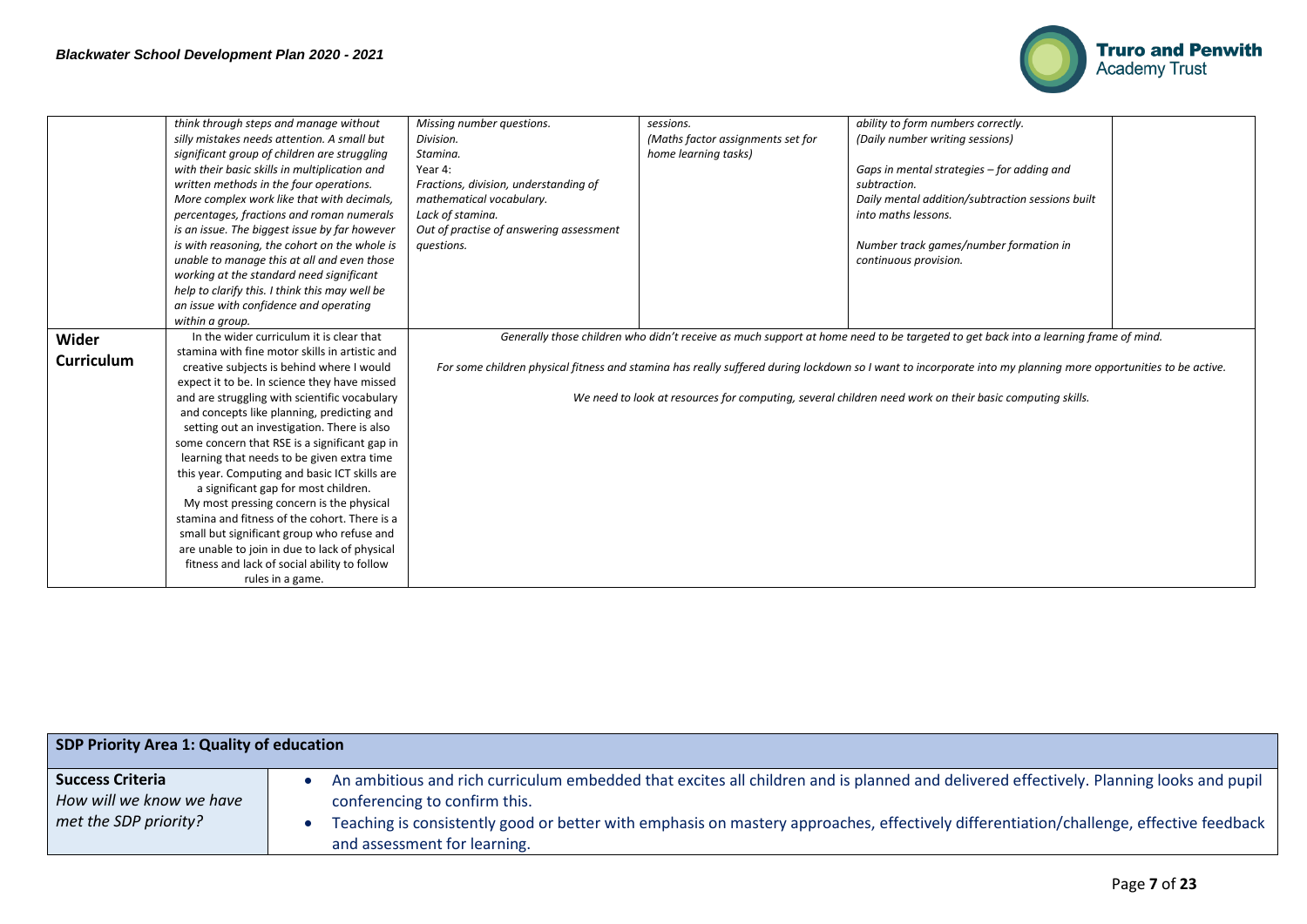

| Assessment and tracking system is effective in providing accurate formative assessment, clear tracking and appropriate interventions /<br>support analysis.<br>Stakeholder questionnaires show high levels of impact with the new curriculum. Staff feel confident in their own practice and positive<br>attitudes towards collaborative learning with colleagues.<br>Monitoring and evaluation process show clear progress and development with positive learning dialogues moving learning forward.<br>KS2 Y6 Reading, writing and maths annual attainment and progress targets are at least in line with national averages or demonstrating<br>rapid progress.<br>Attainment of approximately 75% (in line with national) age related expectations for Y1 - Y6 cohorts for reading, writing and maths.<br>Good Level of Development continues to be above or in line with national expectations.<br><b>Rationale behind objectives</b><br>To open minds through the delivery of a creative mastery curriculum, encouraging independent, self motivated and active learners.<br>To encourage and inspire all pupils to achieve their true potential academically, socially, emotionally and physically through effective inclusive<br>practice. |                                                                                                                                                                                                                                                    |                                           |                                                                                                                                                                                                                                                                                                                                                                                                                                                                                                                                                                                                                                                                                                                                                                                           |                                                              |                                                                          |  |
|---------------------------------------------------------------------------------------------------------------------------------------------------------------------------------------------------------------------------------------------------------------------------------------------------------------------------------------------------------------------------------------------------------------------------------------------------------------------------------------------------------------------------------------------------------------------------------------------------------------------------------------------------------------------------------------------------------------------------------------------------------------------------------------------------------------------------------------------------------------------------------------------------------------------------------------------------------------------------------------------------------------------------------------------------------------------------------------------------------------------------------------------------------------------------------------------------------------------------------------------------|----------------------------------------------------------------------------------------------------------------------------------------------------------------------------------------------------------------------------------------------------|-------------------------------------------|-------------------------------------------------------------------------------------------------------------------------------------------------------------------------------------------------------------------------------------------------------------------------------------------------------------------------------------------------------------------------------------------------------------------------------------------------------------------------------------------------------------------------------------------------------------------------------------------------------------------------------------------------------------------------------------------------------------------------------------------------------------------------------------------|--------------------------------------------------------------|--------------------------------------------------------------------------|--|
| <b>Success</b><br>criteria<br>link                                                                                                                                                                                                                                                                                                                                                                                                                                                                                                                                                                                                                                                                                                                                                                                                                                                                                                                                                                                                                                                                                                                                                                                                                | <b>Objective/success</b><br>criteria                                                                                                                                                                                                               | Responsibility                            | Key actions to meet objective (with dates)                                                                                                                                                                                                                                                                                                                                                                                                                                                                                                                                                                                                                                                                                                                                                | <b>Resources</b>                                             | <b>Evaluation of Impact and</b><br>evidence: (Autumn, Spring,<br>Summer) |  |
|                                                                                                                                                                                                                                                                                                                                                                                                                                                                                                                                                                                                                                                                                                                                                                                                                                                                                                                                                                                                                                                                                                                                                                                                                                                   | 1a.<br>To meet or exceed<br>English and<br>mathematics annual<br>attainment and<br>progress charts in:<br>Reading $-73%$<br>Writing $-78%$<br>Mathematics-79%<br>$SPAG - 78%$<br>RWM-65%<br>At the National<br>Standard or<br>progressing rapidly. | Evey Evison<br><b>SLT</b><br>All teachers | Ensure that all children are assessed in the first two weeks<br>$\bullet$<br>returning to school in reading, writing and mathematics for gaps.<br>(SEPT 2020).<br>Ensure that pivotal groups of pupils are assessed and targeted<br>early at the start of the academic year (SEPT 2020).<br>Ensure effective intervention is delivered and monitored for<br>maximum impact. (ALL YEAR)<br>Ensure that there is a plan in place to ensure all Year 6 pupils have<br>all opportunities possible (strategies, perseverance etc) to<br>succeed in their SATS. (SEPT 2020)<br>Ensure learning for higher attaining pupils is effectively<br>$\bullet$<br>differentiated. (ALL YEAR)<br>Develop a robust home learning package that supports all children<br>at home and at school (SEPT 2020). | CPD as<br>appropriate<br>and release<br>time if<br>required. |                                                                          |  |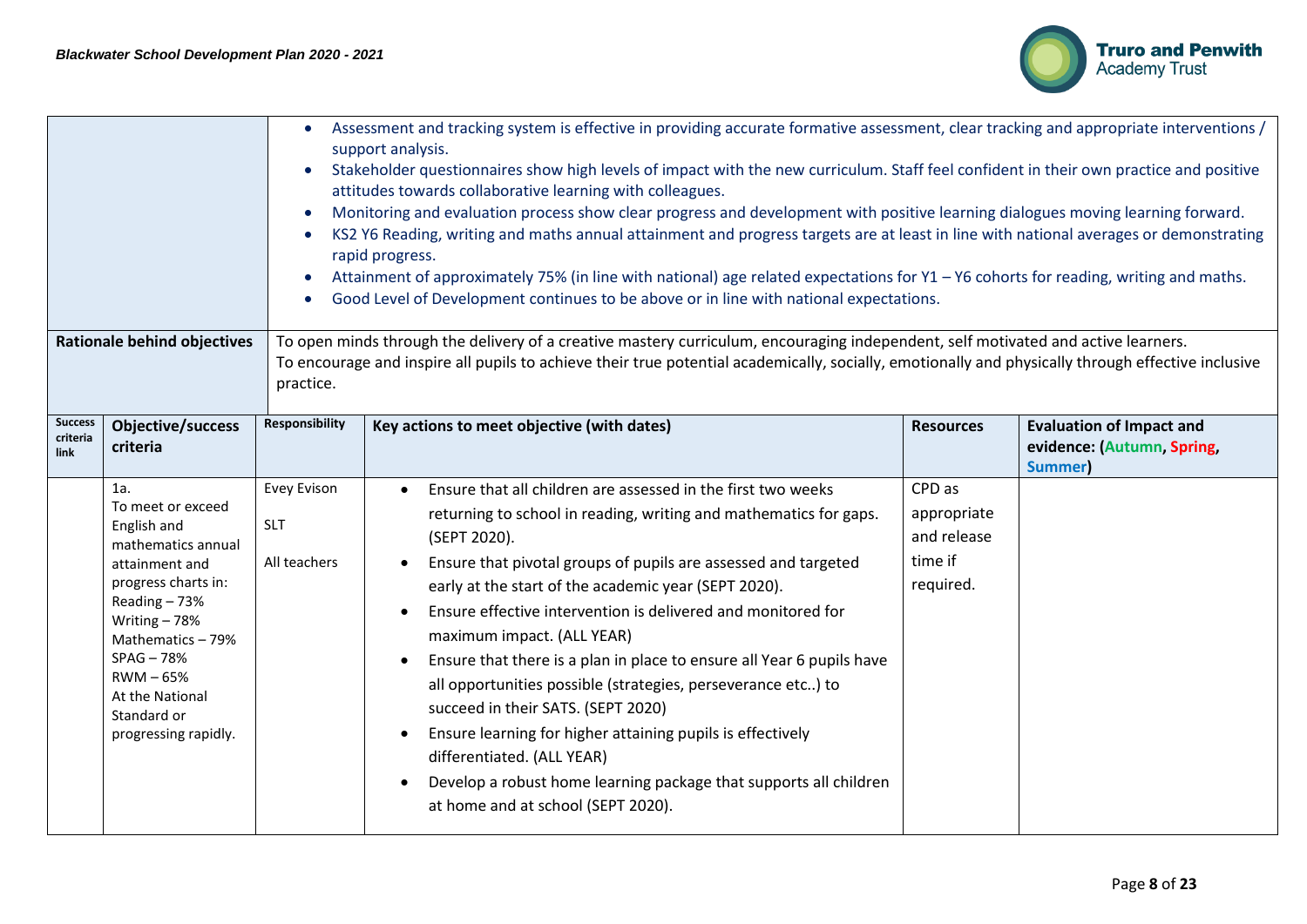

| $1b$ .<br>To create an<br>ambitious and rich<br>curriculum.                                                                                                                                                                     | Evey Evison<br><b>SLT</b><br>All teachers | Creation of a two-year rolling programme to ensure curriculum<br>coverage and high-quality opportunities (SEPT 2020)<br>Use of Curriculum Maestro to support planning and delivery of<br>wider curriculum. (ALL YEAR)<br>Use Curriculum Maestro so ensure coverage of skills and<br>$\bullet$<br>knowledge for each subject area (ALL YEAR).<br>Use of curriculum plans and knowledge organisers to be used as<br>communication tools as well as planning documents. Sent home to<br>parents termly (ALL YEAR).<br>The use of Charanga to ensure coverage of progression and skills<br>across the year groups for Music.<br>Use of evidence-based research to support curriculum design and<br>decision making (HALF TERMLY IN STAFF MEETINGS)<br>Evidence of learning to be written in a sketchbook, updated weekly<br>(SEPT 2020). | 3 x INSET<br>days SEPT<br>2019<br>CPD as<br>appropriate<br>and release<br>time if<br>required.                   |
|---------------------------------------------------------------------------------------------------------------------------------------------------------------------------------------------------------------------------------|-------------------------------------------|--------------------------------------------------------------------------------------------------------------------------------------------------------------------------------------------------------------------------------------------------------------------------------------------------------------------------------------------------------------------------------------------------------------------------------------------------------------------------------------------------------------------------------------------------------------------------------------------------------------------------------------------------------------------------------------------------------------------------------------------------------------------------------------------------------------------------------------|------------------------------------------------------------------------------------------------------------------|
| 1c.<br>To develop a<br>rigorous approach<br>to the teaching of<br>reading.<br>Ensuring<br>consistency across<br>the school and a<br>strong focus on<br>'reading for<br>pleasure.'<br><b>(SEE ENGLISH</b><br><b>ACTION PLAN)</b> | <b>SLT</b><br>Lorna Burton                | To plan and implement a 'recovery curriculum' to ensure gaps in<br>learning are addressed. (SEPY 2020)<br>LB to analyse current strengths and weaknesses in reading<br>(teacher feedback, pupil feedback, book looks, assessment<br>reviews) (SEPT 2020)<br>Optima reading programme to be used throughout the whole<br>school to teach phonics. (SEPT 2020)<br>Update and rewrite 'progression in reading' and 'progression in<br>writing' documents to support teacher planning and coverage<br>(SEPT 2020)<br>Ensure the consistency of the teaching of reading approaches is<br>$\bullet$<br>embedded and teacher confidence in the assessment of reading is<br>secure and consistent (Jason Hurr) (ALL YEAR)<br>Focus on comprehension skills to improve reading for meaning.<br>Embed VIPERS strategy. (SEPT 2020)             | Time required<br>by LB.<br>Possibly CPD /<br>training,<br>purchase of<br>reading<br>resources,<br>books, novels. |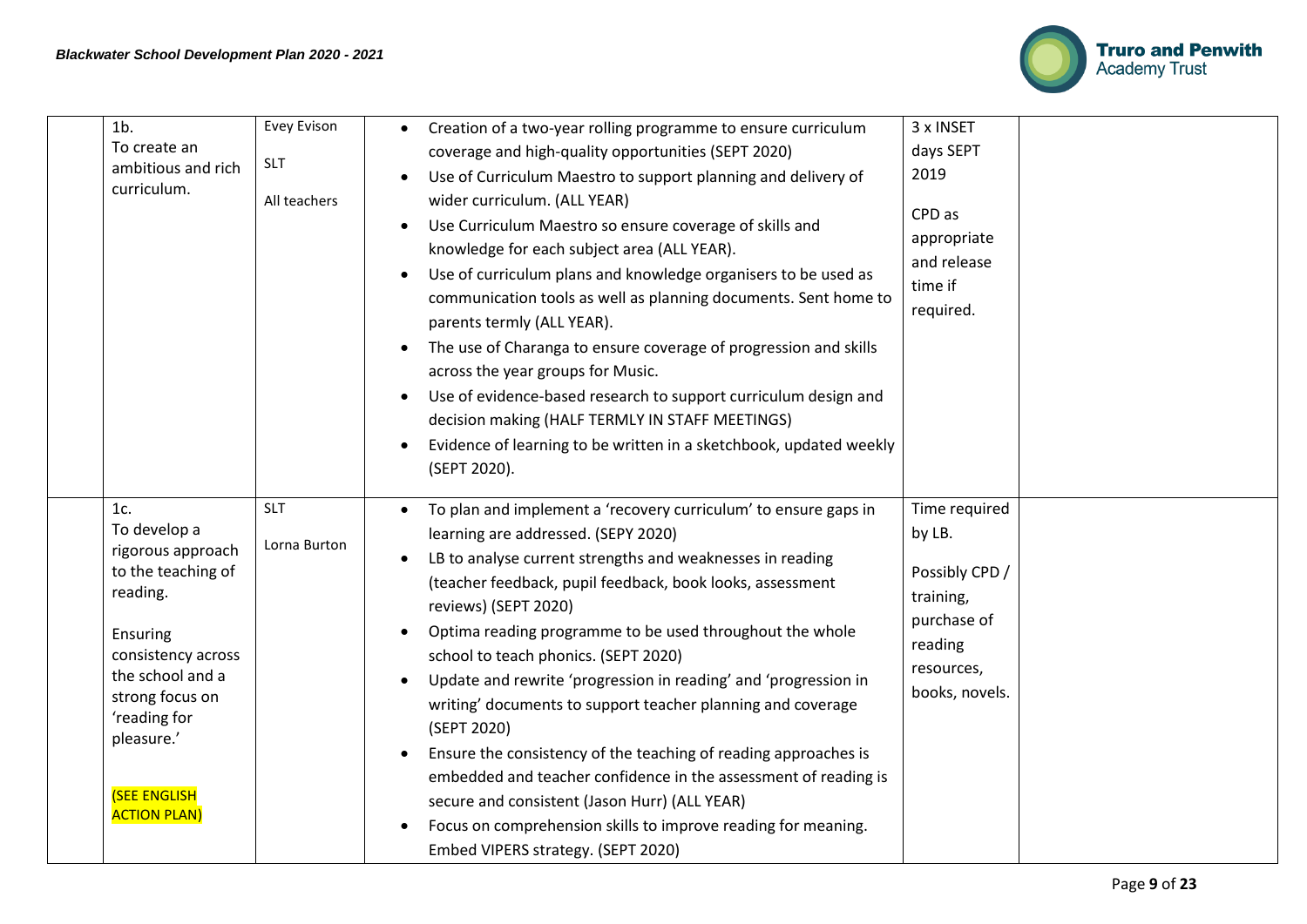

|                                                                                                               |                                               | Teachers to give regular and effective feedback through reading<br>sessions that impacts upon attainment (ALL YEAR).<br>Clear expectations of support at home for reading. Reading<br>records checked weekly (minimum three times a week) (SEPT<br>2020)<br>Monitor pupil's progress to ensure targets are met for pupil,<br>develop next steps where needed (TERMLY MEETINGS).<br>Provide workshops for parents and families to provide details of<br>how to support (NOV 2020).<br>Books available at lunchtimes (ALL YEAR)<br>$\bullet$<br>Create reading passports, which give children an expectation of<br>the quality of book appropriate for their age group. Ten books<br>chosen per academic year. (JAN 2020)<br>Develop the use of the library to support reading for pleasure for<br>all children (JAN 2021).                                                                                                           |                                                                          |
|---------------------------------------------------------------------------------------------------------------|-----------------------------------------------|-------------------------------------------------------------------------------------------------------------------------------------------------------------------------------------------------------------------------------------------------------------------------------------------------------------------------------------------------------------------------------------------------------------------------------------------------------------------------------------------------------------------------------------------------------------------------------------------------------------------------------------------------------------------------------------------------------------------------------------------------------------------------------------------------------------------------------------------------------------------------------------------------------------------------------------|--------------------------------------------------------------------------|
| 1d.<br>To develop the use<br>of assessment to<br>ensure all children<br>reach their<br>academic<br>potential. | <b>Evey Evison</b><br><b>SLT</b><br>All staff | Monitor the use of marking throughout the school to ensure<br>effectiveness and staff workload. Develop the use of 'whole class<br>feedback' marking so support Covid safety measures (SEPT 2020)<br>Half termly book looks carried out by subject leads and Head to<br>embed consistency and high expectations. (ALL YEAR)<br>Support pupils in developing a pupil voice in feedback in order to<br>improve ownership of learning and development. (ALL YEAR)<br>Embed the 'Jason Hurr' assessment tracker to ensure all children<br>are on the correct flight plan throughout their academic career.<br>(SEPT 2020)<br>Develop effective use of data analysis with all staff to ensure there<br>is fluency when discussing children's individual / group and cohort<br>trends. (AUTUMN 2020)<br>Half termly pupil voice reviews to take place for Eng, maths and<br>wider curriculum to support and direct next steps. (ALL YEAR) | Release time<br>for subject<br>leads.<br>Possible CPD<br>training costs. |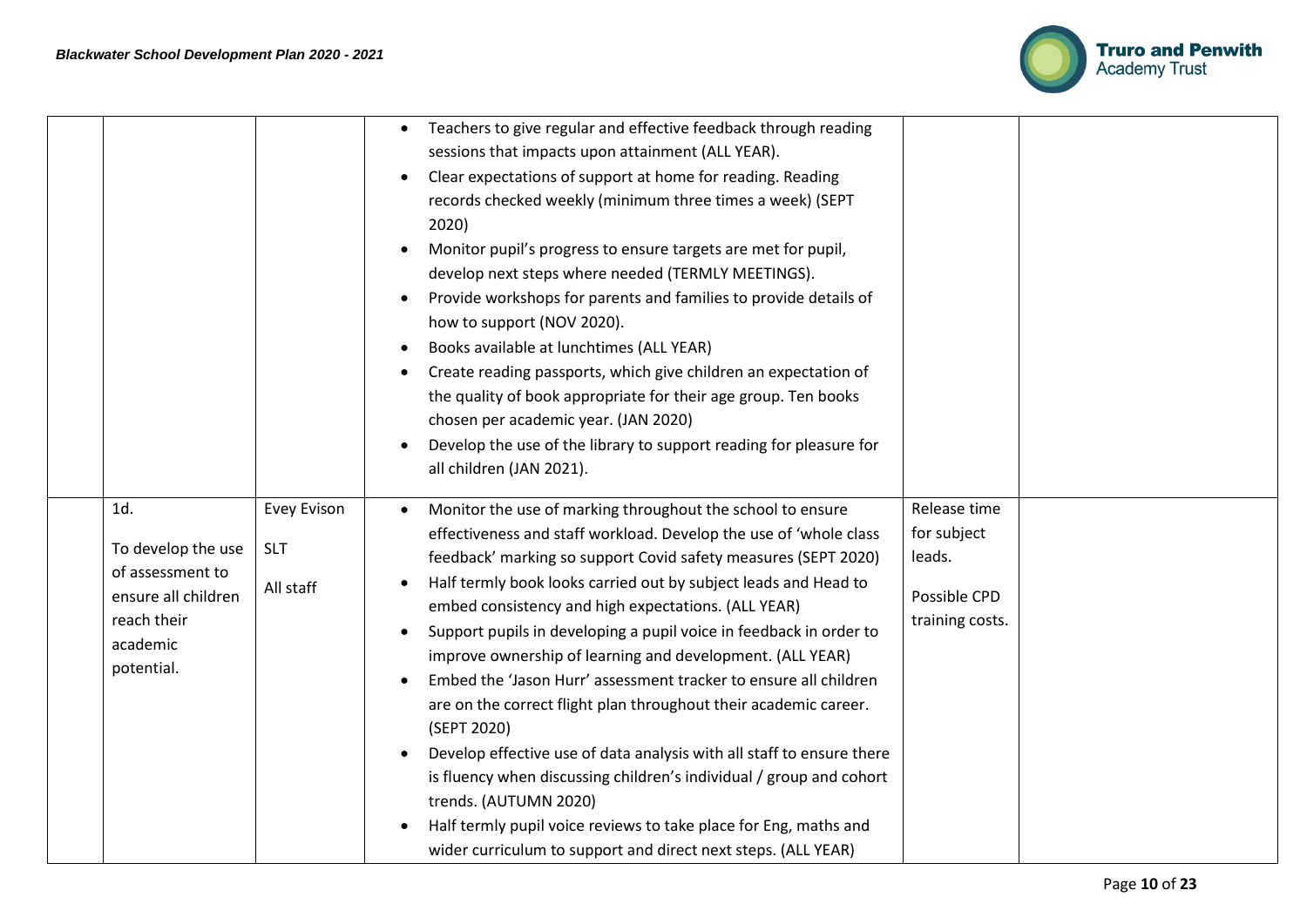

|                                                                                                                                                                                                                                                        |                                      | Termly Pupil Progress Meetings to take place termly by class<br>teacher and Head to ensure all children are reaching their<br>potential and have their needs met. (ALL YEAR)<br>Use of individual trackers for SEN children to ensure clear progress<br>steps (SEPT 2020).<br>Introduction of Provision Map as a system to track and assess<br>impact of interventions. (SEPT 2020)                                                                                                                                                                                                                                                                                                                                                                                                                                                                                                                                                                                                                                                                                                                                                                                                                                                                                                                                                     |
|--------------------------------------------------------------------------------------------------------------------------------------------------------------------------------------------------------------------------------------------------------|--------------------------------------|-----------------------------------------------------------------------------------------------------------------------------------------------------------------------------------------------------------------------------------------------------------------------------------------------------------------------------------------------------------------------------------------------------------------------------------------------------------------------------------------------------------------------------------------------------------------------------------------------------------------------------------------------------------------------------------------------------------------------------------------------------------------------------------------------------------------------------------------------------------------------------------------------------------------------------------------------------------------------------------------------------------------------------------------------------------------------------------------------------------------------------------------------------------------------------------------------------------------------------------------------------------------------------------------------------------------------------------------|
| 1e.<br>To continue the<br>development and<br>implementation of<br>maths mastery<br>approaches to<br>teaching to ensure<br>pupils in KS1 and<br>KS2 attain higher<br>standards<br>consistently in<br>maths.<br><b>(SEE MATHS</b><br><b>ACTION PLAN)</b> | Evey Evison<br>Fiona<br>Shuttleworth | FS weekly<br>To plan and implement a 'recovery curriculum' to ensure gaps in<br>maths lead<br>learning are addressed (SEPT 2020).<br>time.<br>Ensure the Maths Mastery Curriculum is effectively implemented -<br>FS to continue to work with the Maths Hub re: mixed age teaching.<br>Possible<br>(ALL YEAR)<br>training and<br>Continue staff development of maths mastery approaches,<br><b>CPD</b><br>specifically looking at mixed age teaching. (ALL YEAR)<br>Monitor, review and evaluate the teaching of mathematics across<br>the school. (ALL YEAR)<br>Detailed tracking of the SEN to support development of small steps<br>(ALL YEAR).<br>Implement an effective system of x tables practice across the<br>school to ensure secure recall from Y4. (OCT 2019)<br>Ensure the disadvantaged children in each year group continue on<br>their flight path to reach Nat. Exp. By Year 6. Early intervention to<br>be put in place (OCT 2019)<br>Embed the 99 Club which starts at Nursery and higher<br>expectations by the time they are in Year 6 (ALL YEAR).<br>Improve provision for home learning including: Maths Factor,<br>Squeebles and the White Rose.<br>Improve transition between Reception and Year 1 through Maths<br>Hub programme (ALL YEAR).<br>Introduce teaching of finance throughout all year groups (JAN |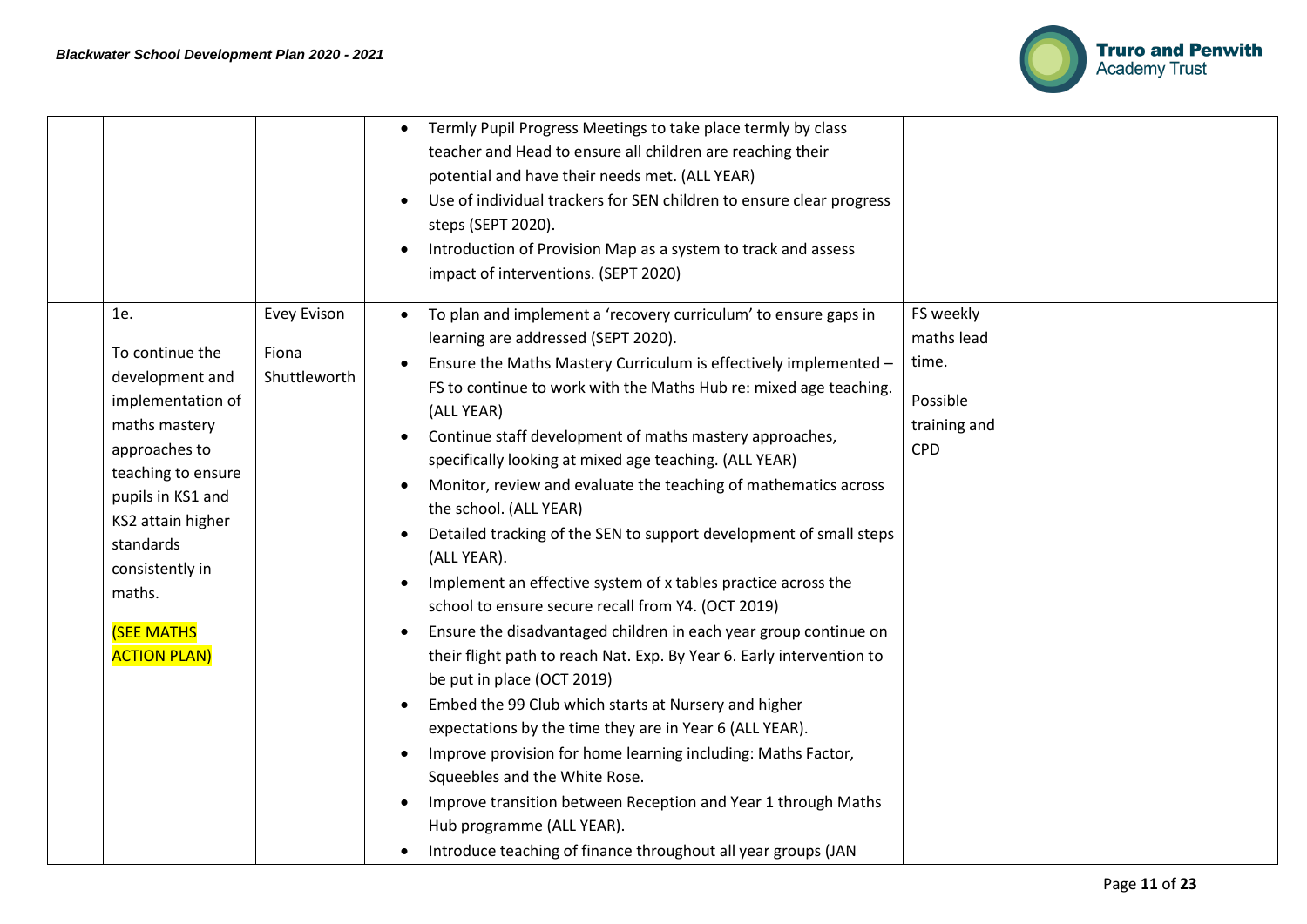

|                                                                                                                                                                                                                                                                                                                                                                                                                                                                                                                                                                                                                                                                                                                                                                                                                                                                                                                                                                                                                                                                                                  |                                                                                                 |                                                                                                                                                                                                                                                                                                                                                                        | $2021$ ).                                                                                                                                                                                                                                                                                                                                                                                                                                                                                                                                     |                                |                                                                       |  |  |  |
|--------------------------------------------------------------------------------------------------------------------------------------------------------------------------------------------------------------------------------------------------------------------------------------------------------------------------------------------------------------------------------------------------------------------------------------------------------------------------------------------------------------------------------------------------------------------------------------------------------------------------------------------------------------------------------------------------------------------------------------------------------------------------------------------------------------------------------------------------------------------------------------------------------------------------------------------------------------------------------------------------------------------------------------------------------------------------------------------------|-------------------------------------------------------------------------------------------------|------------------------------------------------------------------------------------------------------------------------------------------------------------------------------------------------------------------------------------------------------------------------------------------------------------------------------------------------------------------------|-----------------------------------------------------------------------------------------------------------------------------------------------------------------------------------------------------------------------------------------------------------------------------------------------------------------------------------------------------------------------------------------------------------------------------------------------------------------------------------------------------------------------------------------------|--------------------------------|-----------------------------------------------------------------------|--|--|--|
|                                                                                                                                                                                                                                                                                                                                                                                                                                                                                                                                                                                                                                                                                                                                                                                                                                                                                                                                                                                                                                                                                                  | 1f.<br>To maintain the<br>consistency of<br>strong, effective<br>teaching across the<br>school. | <b>SLT</b><br>All staff                                                                                                                                                                                                                                                                                                                                                | Maintain and develop a collaborative culture between staff -<br>$\bullet$<br>sharing good practice, by colleagues as a means of development<br>and improvement. (ALL YEAR)<br>Regular monitoring of teaching and learning conducted through a<br>well thought out and rigorous evaluation system. (ALL YEAR)<br>Well organised training through staff meetings and INSET days<br>planned in advance (ALL YEAR)<br>Embed consistency in all classrooms to provide the children with a<br>safe and dependable learning environment. (SEPT 2020) | Possible CPD<br>opportunities. |                                                                       |  |  |  |
|                                                                                                                                                                                                                                                                                                                                                                                                                                                                                                                                                                                                                                                                                                                                                                                                                                                                                                                                                                                                                                                                                                  | SDP Priority Area 2: Behaviour and attitudes                                                    |                                                                                                                                                                                                                                                                                                                                                                        |                                                                                                                                                                                                                                                                                                                                                                                                                                                                                                                                               |                                |                                                                       |  |  |  |
| <b>Success Criteria</b><br>Blackwater School maintains the happy, vibrant learning community with high expectations for all.<br>$\bullet$<br>How will we know we have<br>Pupils demonstrate and can articulate a positive approach to learning.<br>$\bullet$<br>met the SDP priority?<br>Blackwater School continues to implement the HIGH FIVE approach to positive behaviour attitudes.<br>$\bullet$<br>Attendance to be improving and in line with National Average (96%) including persistent absence. Targeted approach with the<br>$\bullet$<br>EWO to support those families.<br>Further refine the safeguarding systems through the staff by ensuring all have up to date training with CPOMS online system.<br>$\bullet$<br>Ensure consistency in behaviour systems and reporting across the school to maintain the established excellent behaviour,<br>$\bullet$<br>manners and mutual respect.<br>Support key children through a nurture provision in the mornings.<br>$\bullet$<br>Develop the Trauma Informed Schools approach to support children's mental wellbeing.<br>$\bullet$ |                                                                                                 |                                                                                                                                                                                                                                                                                                                                                                        |                                                                                                                                                                                                                                                                                                                                                                                                                                                                                                                                               |                                |                                                                       |  |  |  |
|                                                                                                                                                                                                                                                                                                                                                                                                                                                                                                                                                                                                                                                                                                                                                                                                                                                                                                                                                                                                                                                                                                  | <b>Rationale behind objectives</b>                                                              | To provide a happy, caring and secure learning environment where everyone thrives through feeling safe, confident and valued and the<br>well being of each and every individual is a priority.<br>To nurture children who show respect, consideration and responsibility for others and their environment at all times, both within school<br>and the wider community. |                                                                                                                                                                                                                                                                                                                                                                                                                                                                                                                                               |                                |                                                                       |  |  |  |
|                                                                                                                                                                                                                                                                                                                                                                                                                                                                                                                                                                                                                                                                                                                                                                                                                                                                                                                                                                                                                                                                                                  | Objective/success criteria                                                                      | <b>Responsibility</b>                                                                                                                                                                                                                                                                                                                                                  | Key actions to meet objective (with dates)                                                                                                                                                                                                                                                                                                                                                                                                                                                                                                    | <b>Resources</b>               | <b>Evaluation of Impact and evidence:</b><br>(Autumn, Spring, Summer) |  |  |  |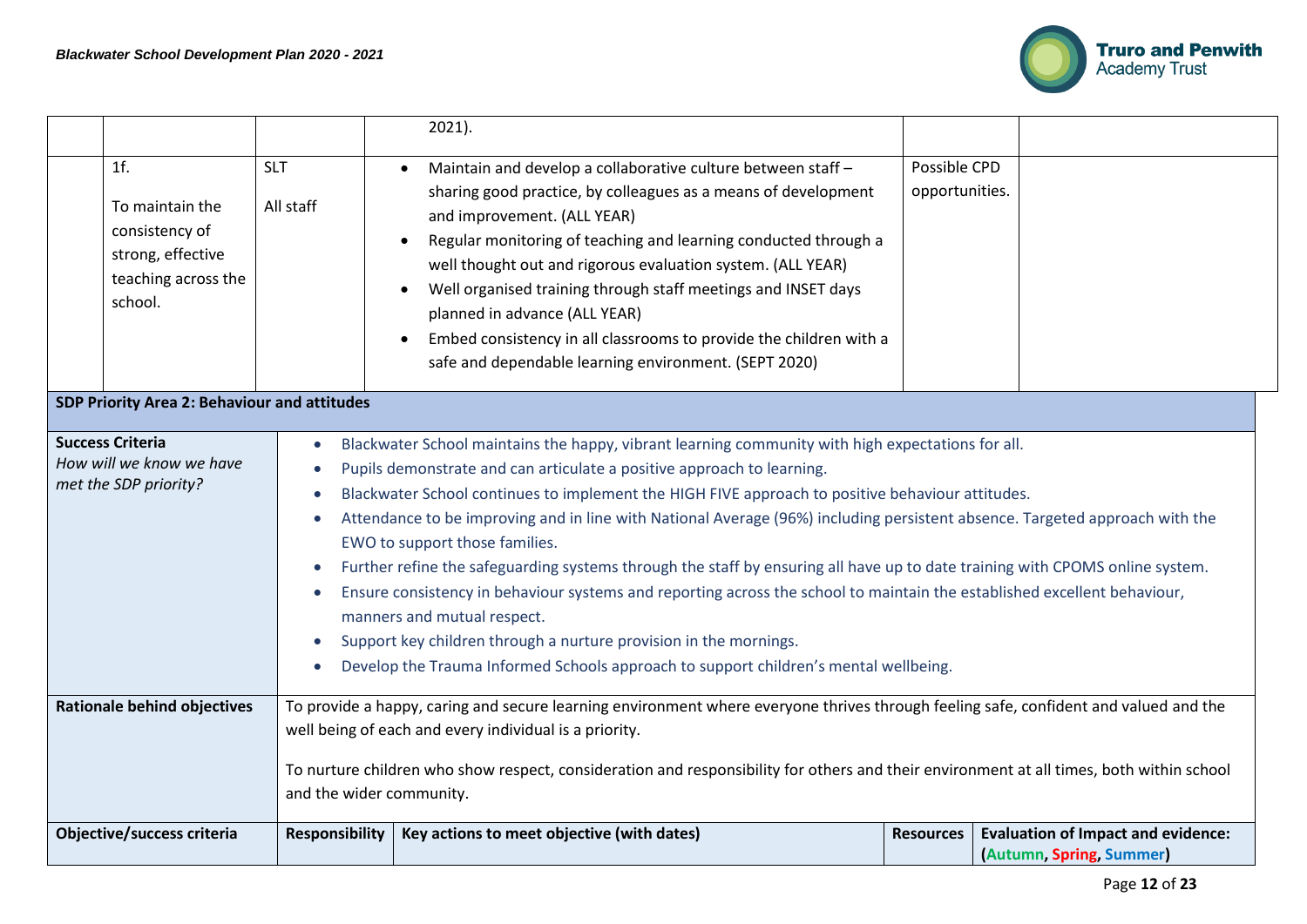

| 2a.<br>To continue to develop high<br>expectations for learner's<br>behaviour | <b>Evey Evison</b><br><b>SLT</b><br>All staff | Update behaviour policy to ensure there is consistency<br>across staff and the whole school. (SEPT 2020)<br>High 5 approach to be emphasised and celebrated<br>throughout the academic year (ALL YEAR).<br>Children are clear on rules and know the process of what<br>happens when they make the right and wrong choices.<br>(SEPT 2020)<br>Inject new energy into 'Learner of the week' and 'Citizen of<br>the Week' for the individuals to be given 'Hot Chocolate<br>Mondays (Paul Dix) (ALL YEAR).                                                                                                                                                                                                                                                                                                   |                                                                                                              |
|-------------------------------------------------------------------------------|-----------------------------------------------|-----------------------------------------------------------------------------------------------------------------------------------------------------------------------------------------------------------------------------------------------------------------------------------------------------------------------------------------------------------------------------------------------------------------------------------------------------------------------------------------------------------------------------------------------------------------------------------------------------------------------------------------------------------------------------------------------------------------------------------------------------------------------------------------------------------|--------------------------------------------------------------------------------------------------------------|
| 2b.<br>To improve the attendance of<br>a small minority of pupils.            | Evey Evison<br><b>SLT</b><br>All staff        | Analyse attendance and lateness data to ensure all cases<br>$\bullet$<br>are acted upon (HALF TERMLY)<br>Continue with three waves of letters to be given out<br>dependent on the severity. Use of infographics to secure<br>message to parents. (OCT 2020)<br>Develop Project 100 to support attendance of<br>disadvantaged children. (SEPT 2020)<br>Continue to work closely with the EWO to maintain direct<br>and targeted approach to raising attendance. (ALL YEAR)<br>Support children who are persistently late by giving<br>responsibilities and opportunities to specific children before<br>the start of school i.e. time with Ziggy, our therapy dog.<br>(SEPT 2020)<br>Band attendance: Gold (98%+) Silver (97%+) Bronze (95%+)<br>certificates at the end of each academic term. (SEPT 2020 | Cost of<br>EWO<br>Project<br>$100 -$<br>£100 per<br>child<br>Prize at<br>the end of<br>the year<br>e.g. bike |
| 2c.<br>To ensure that all children are<br>safe in school and online.          | <b>Evey Evison</b><br><b>SLT</b>              | Maintain rigorous safeguarding policies and procedures -<br>including SCR. (ALL YEAR)<br>Continue to develop the use of CPOMS for safeguarding and<br>behaviour. (ALL YEAR)                                                                                                                                                                                                                                                                                                                                                                                                                                                                                                                                                                                                                               | <b>CPOM</b><br>licence                                                                                       |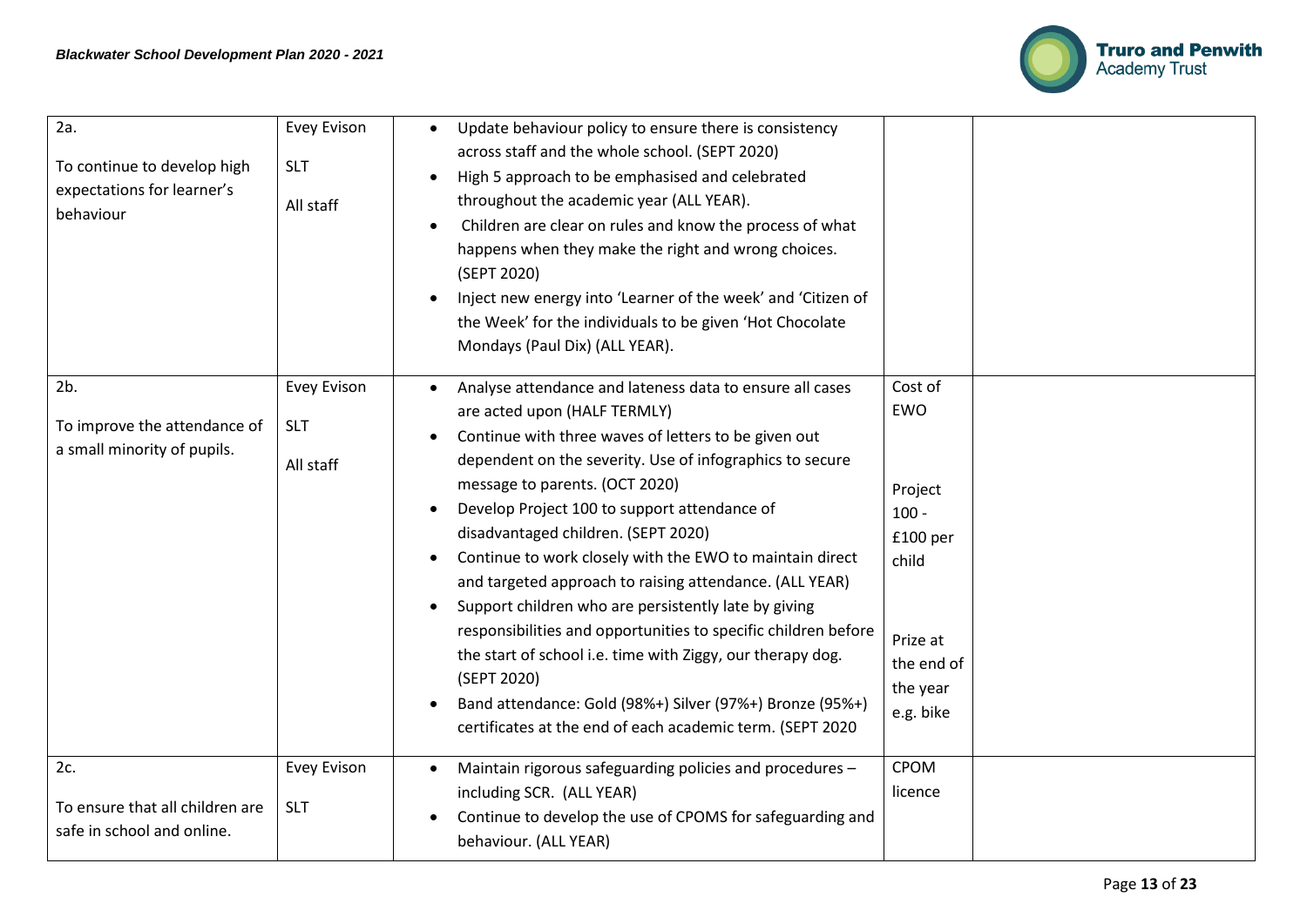

|                                                                                                                  | <b>Ellie Watkins</b>                    | Analyse patterns and data from CPOMS to guide next<br>steps.(ALL YEAR)<br>Ensure staff training of CP and Prevent is current and up to<br>date. (SEPT 2020)<br>EW to ensure e-safety is implemented effectively in the<br>curriculum. (OCT 2020)<br>To ensure that first aid provision is up to date and carried<br>out effectively. (SEPT 2020)                                                                                                                                                                                             | Possible<br><b>CPD</b><br>during the<br>year.<br>First aid<br>provision<br>updates |
|------------------------------------------------------------------------------------------------------------------|-----------------------------------------|----------------------------------------------------------------------------------------------------------------------------------------------------------------------------------------------------------------------------------------------------------------------------------------------------------------------------------------------------------------------------------------------------------------------------------------------------------------------------------------------------------------------------------------------|------------------------------------------------------------------------------------|
| 2d.<br>To ensure playtime spaces<br>and activities are providing<br>structure and engagement in<br>healthy play. | Evey Evison<br>Lunchtime<br>supervisors | Different outdoor areas set up as 'play kingdoms' with<br>$\bullet$<br>provision set up in each area. (SEPT 2020).<br>Activities to be rotated around the kingdoms on a weekly<br>basis. (SEPT 2020).<br>Year 6 children to prepare the equipment on a Monday<br>morning for all play kingdoms. (SEPT 2020)<br>Create a 'Quiet area' in the playground to support children<br>sitting and reading at their leisure (JAN 2021).<br>The purchase of the bell tent and polytunnel to support<br>exciting outside spaces (AUTUMN 2020).          | Playtime<br>lead<br>training<br>for Year 6<br>chn.<br>Quiet<br>area<br>resources   |
| 2e.<br>To develop children's positive<br>behaviour and attitudes in<br>school.                                   | <b>Evey Evison</b><br>Vicci Vaughan     | Specific teaching in September on emotions and a toolbox<br>to support children make the right choices. Use of the<br>Colour Monster across all year groups to support<br>recognition of emotions (SEPT 2020).<br>Deliver 'wild time' social and emotional support sessions for<br>individuals and groups who need additional support (SEPT<br>$2020$ ).<br>Use of Boxall Profiling to assess and analyse which children<br>need what social and emotional support (SEPT 2020).<br>Priority Pupils identified post school closure and ensure | Nurture<br>setup of<br>room.<br>TA hours<br>for wild<br>time.                      |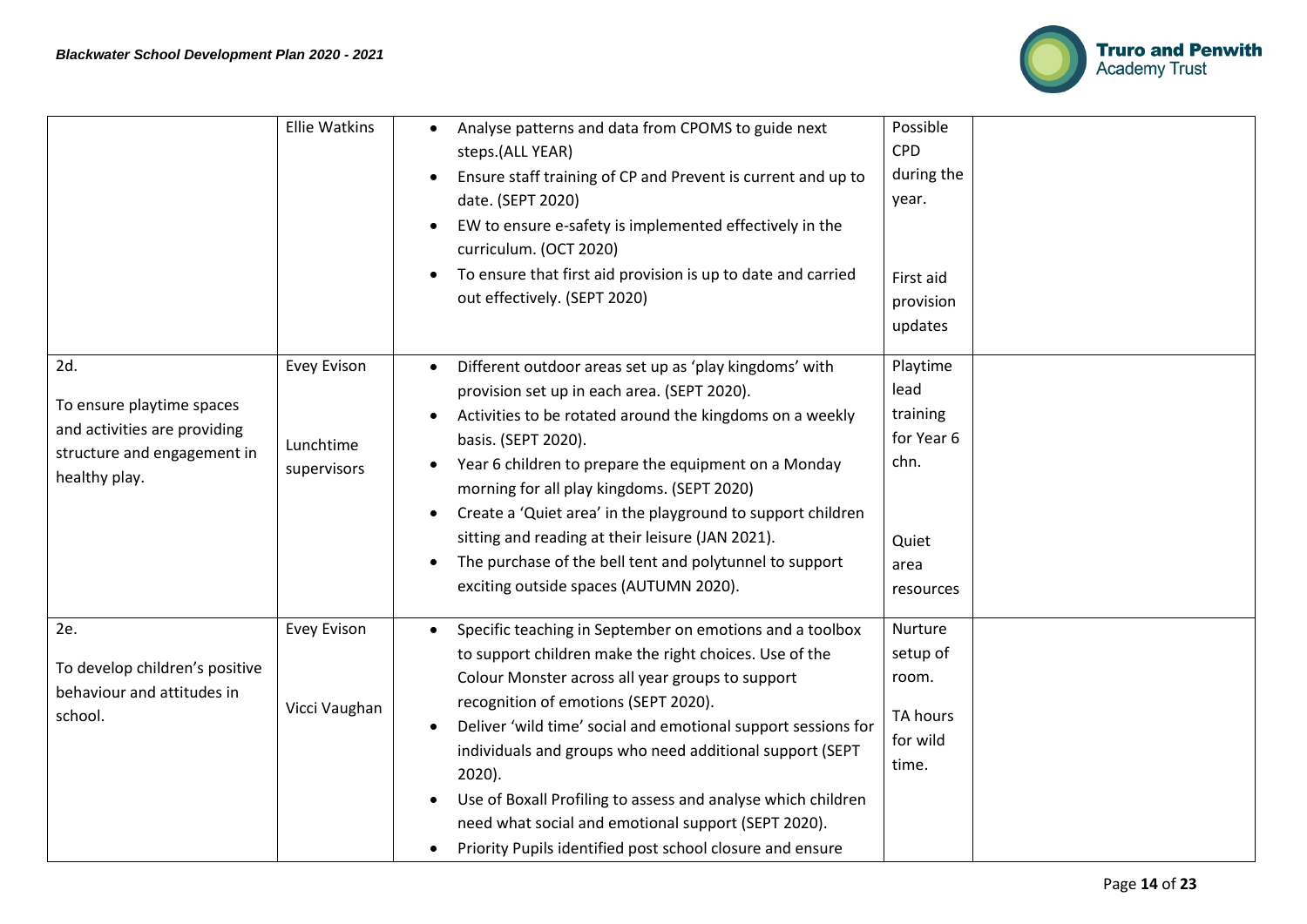

|                                                                                 |               | provision is there to support (SEPT 2020).<br>Create and facilitate a 'nurture provision' in the mornings<br>for children who will find it hard to access the curriculum<br>and classroom environment (SEPT 2020).                          |  |
|---------------------------------------------------------------------------------|---------------|---------------------------------------------------------------------------------------------------------------------------------------------------------------------------------------------------------------------------------------------|--|
| 2f.<br>Develop the use of Trauma<br>Informed School to support all<br>children. | Vicci Vaughan | VV to be given two afternoons out of class per week to<br>support children's mental wellbeing (SEPT 2020).<br>T.I.S training for EE, HJ, VV, CP. (ALL YEAR).<br>Regular updates for all staff to support the T.I.S approach<br>(SEPT 2020). |  |

| SDP Priority Area 3: Personal development                                                        |                                                                                                                                                                                                      |                                                                                                                                                                                                                                                                                                                                                                                                                                                                                                                                                                                                                                                                                                                                                                                   |                  |                                                                       |  |
|--------------------------------------------------------------------------------------------------|------------------------------------------------------------------------------------------------------------------------------------------------------------------------------------------------------|-----------------------------------------------------------------------------------------------------------------------------------------------------------------------------------------------------------------------------------------------------------------------------------------------------------------------------------------------------------------------------------------------------------------------------------------------------------------------------------------------------------------------------------------------------------------------------------------------------------------------------------------------------------------------------------------------------------------------------------------------------------------------------------|------------------|-----------------------------------------------------------------------|--|
| <b>Success Criteria</b><br>How will we know we have<br>met the SDP priority?                     | $\bullet$<br>٠<br>٠<br>$\bullet$<br>$\bullet$<br>$\bullet$<br>$\bullet$<br>of school.                                                                                                                | Our curriculum offer is designed to extend beyond academic skills.<br>To offer, in particular, our disadvantaged pupils the opportunities to develop and discover their interests and talents.<br>To be mindful of the physical and mental well being of the pupils and to tailor the opportunities both within the school day and<br>outside of this to meet the needs of the cohorts of pupils.<br>For Blackwater pupils to be good citizens and feel part of the community.<br>For the children to celebrate and embrace diversity and the enrichment diversity brings to the school.<br>To have an outstanding outdoor learning provision.<br>Development of the PSHE curriculum to ensure all children have the right age appropriate knowledge to keep them safe in and out |                  |                                                                       |  |
| <b>Rationale behind objectives</b>                                                               | We want to ensure the physical and mental health is a high priority for school and home. To be able to enthuse and motivate pupils and<br>families to take part in an active and healthy life style. |                                                                                                                                                                                                                                                                                                                                                                                                                                                                                                                                                                                                                                                                                                                                                                                   |                  |                                                                       |  |
| Objective/success criteria                                                                       | <b>Responsibility</b>                                                                                                                                                                                | Key actions to meet objective (with dates)                                                                                                                                                                                                                                                                                                                                                                                                                                                                                                                                                                                                                                                                                                                                        | <b>Resources</b> | <b>Evaluation of Impact and evidence:</b><br>(Autumn, Spring, Summer) |  |
| 3a. Ensure that mental health<br>of our pupils and staff is a<br>high priority for all staff and | <b>Evey Evison</b>                                                                                                                                                                                   | Weekly support staff meetings to have an agenda item for<br>raising concerns around pupil's well being. External<br>support identified for the most vulnerable pupils. (ALL                                                                                                                                                                                                                                                                                                                                                                                                                                                                                                                                                                                                       | Possible CPD     |                                                                       |  |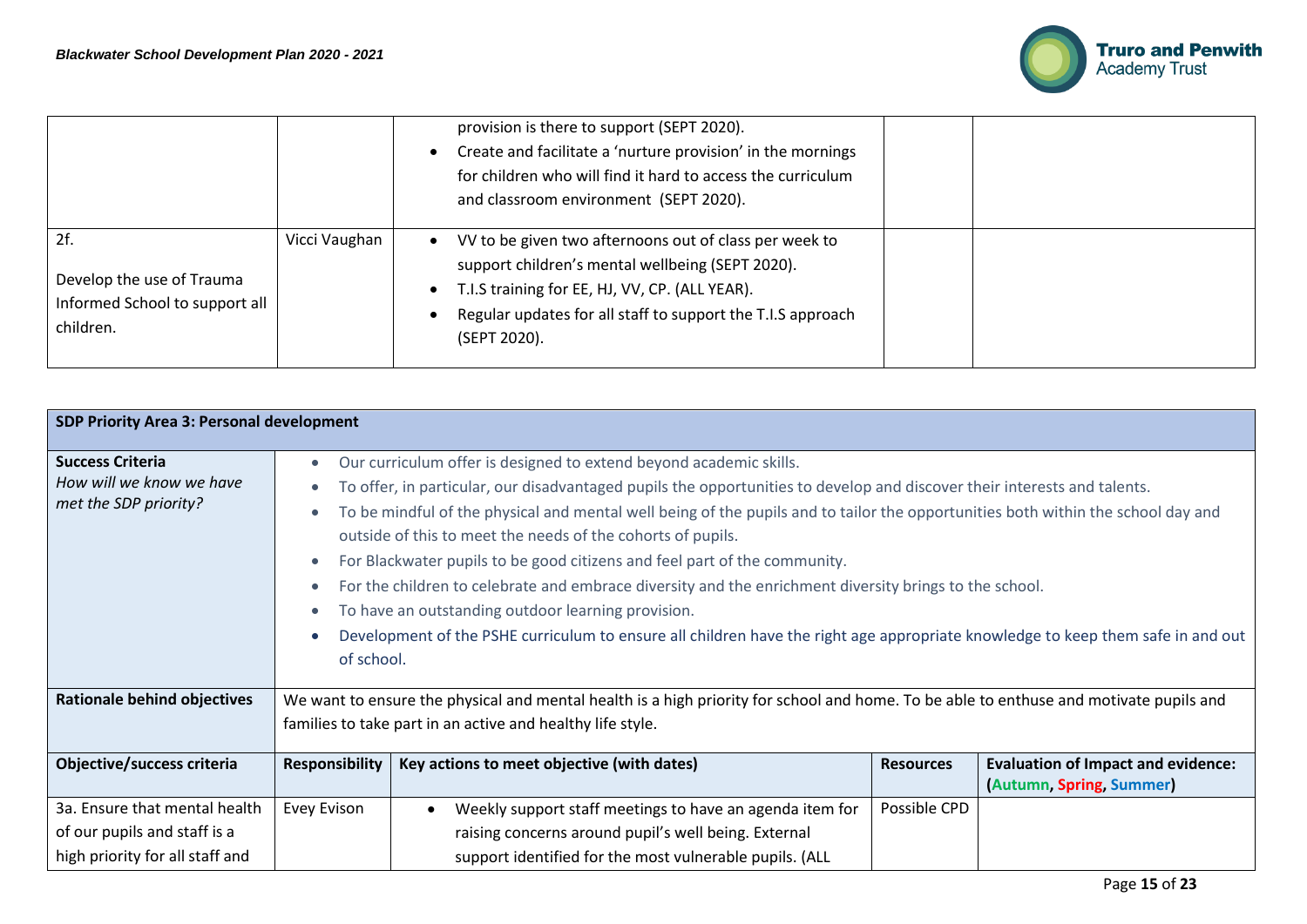

| SLT.                                                                                                                                  |                          | YEAR)<br>Supervision sessions put in place in the Autumn term to<br>support staff well-being. (OCT 2020)                                                                                                                                                                                                                             | Post of<br>supervision.                |
|---------------------------------------------------------------------------------------------------------------------------------------|--------------------------|--------------------------------------------------------------------------------------------------------------------------------------------------------------------------------------------------------------------------------------------------------------------------------------------------------------------------------------|----------------------------------------|
| 3b. Ensure all pupils are given<br>opportunities to discover new<br>talents and interests.                                            | Evey Evison<br>All staff | 'Fun Friday' to continue within class bubbles to support<br>children learning new activities and interpersonal skills.<br>(SEPT 2020).<br>Wider Horizons week to be launched allowing pupils to<br>explore career opportunities and skills for aspirational<br>jobs. (MAY 2021)                                                      | Visitors in<br>for career<br>day       |
| 3c. Ensure our pupils know<br>what it means to be a good<br>citizen                                                                   | Evey Evison<br>All staff | Develop links with community members and places. (ALL<br>YEAR)<br>Ensure RE syllabus has clear coverage including visits to<br>local places of worship. (SEPT 2020)<br>Monday assemblies give opportunities for children to<br>discuss and listen to challenging topical questions and<br>debates. (SEPT 2020)                       | Picture news<br>subscription.          |
| 3d.<br>Ensure that all staff are<br>trained and confident in<br>spotting and supporting<br>mental health issues at an<br>early stage. | Evey Evison              | September INSET to be focused on emotional wellbeing<br>$\bullet$<br>and how to spot it in children (SEPT 2020).<br>All staff to receive 'Draw and Talk' training with the<br>educational psychologist (SEPT 2020).<br>Regular staff meetings giving all staff the opportunity to<br>discuss the children in their class (ALL YEAR). | EP training<br>time.                   |
| 3e.<br>To enhance the provision for                                                                                                   | <b>Evey Evison</b>       | To develop the use of the wild area to support<br>engagement and positive play at break and lunchtimes.<br>To introduce 'Wild time forest school' sessions to all year                                                                                                                                                               | Bell tent and<br>polytunnel<br>Outdoor |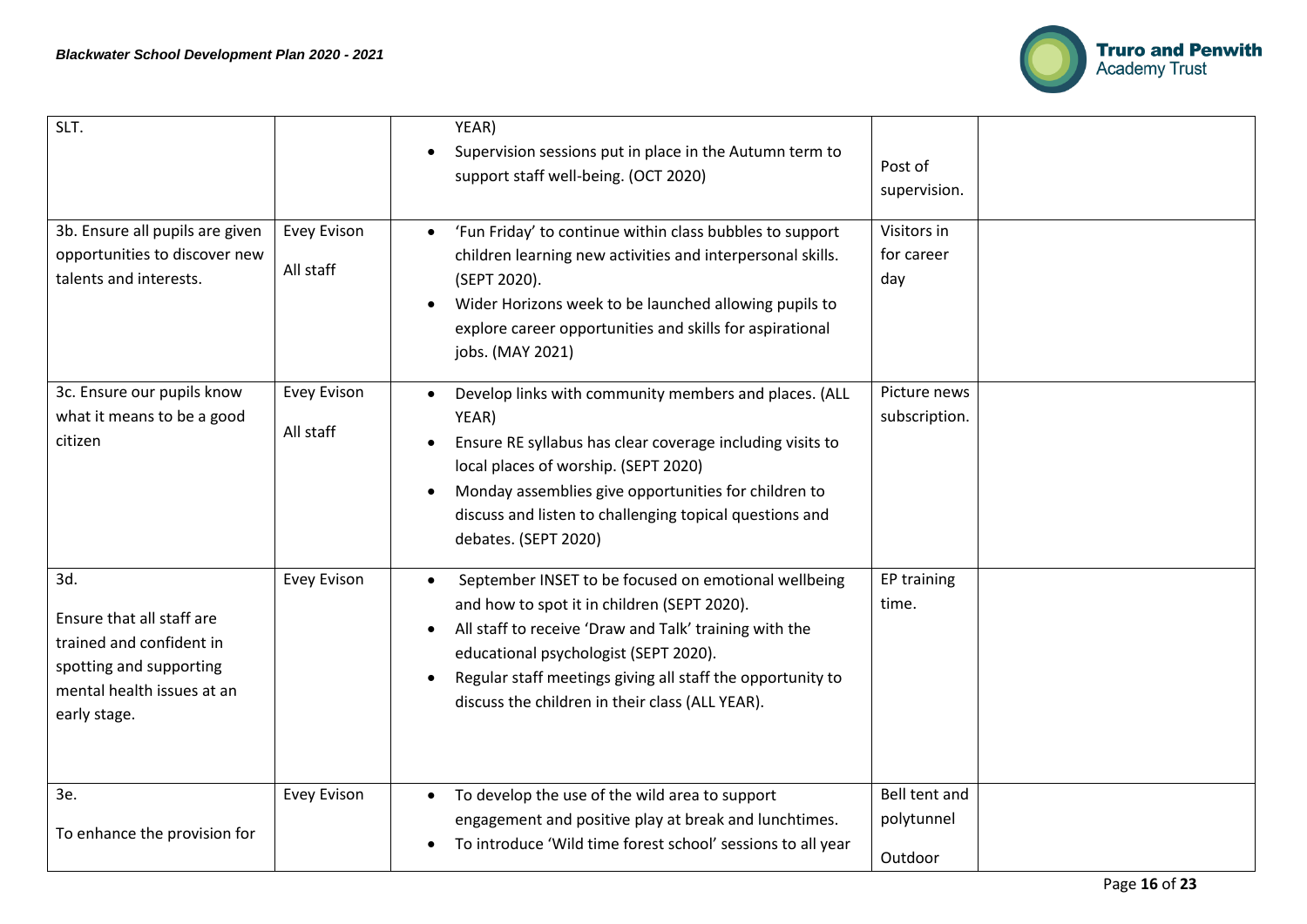

| outdoor learning.     | All staff   | groups which follow a progression in skills and knowledge             | <b>CDP</b> |  |
|-----------------------|-------------|-----------------------------------------------------------------------|------------|--|
|                       |             | of the outdoors. (SEPT 2020).                                         | training.  |  |
|                       |             | Purchase a large bell tent and polytunnel to support extra            |            |  |
|                       |             | outdoor spaces for learning (SEPT 2020).                              |            |  |
|                       |             | Develop the outdoor space to create vegetable beds for                |            |  |
|                       |             | the children to learn about care, responsibility and healthy          |            |  |
|                       |             | lifestyle (OCT 2020).                                                 |            |  |
| 3f.                   | Evey Evison | Introduce and start to use scheme: www.lifewise.co.uk<br>(SEPT 2020). |            |  |
| To ensure outstanding |             | Ensure that the progression of skills and knowledge is                |            |  |
| provision for PSHE.   |             | mapped across our two year programme (OCT 2020).                      |            |  |
|                       |             |                                                                       |            |  |

| SDP Priority Area 4: Leadership and Management |                                                                                                                                      |                                                                                                                              |                  |                                           |  |  |
|------------------------------------------------|--------------------------------------------------------------------------------------------------------------------------------------|------------------------------------------------------------------------------------------------------------------------------|------------------|-------------------------------------------|--|--|
|                                                |                                                                                                                                      |                                                                                                                              |                  |                                           |  |  |
| <b>Success Criteria</b>                        | $\bullet$                                                                                                                            | All leaders, including governors, are highly ambitious for the school and lead by example.                                   |                  |                                           |  |  |
| How will we know we have                       |                                                                                                                                      | A strong emphasis on distributive leadership, with clearly defined roles for members of the SLT and all staff.               |                  |                                           |  |  |
| met the SDP priority?                          | $\bullet$                                                                                                                            | Teachers, support staff and governors are invested in and their professional development is vital to the school's continuing |                  |                                           |  |  |
|                                                | success.                                                                                                                             |                                                                                                                              |                  |                                           |  |  |
|                                                |                                                                                                                                      | The governing body is stable and experienced, playing an active part at monitoring and reviewing practice in school.         |                  |                                           |  |  |
|                                                | $\bullet$                                                                                                                            | Staff workload is taken into consideration and minimised so it has a positive impact on children's learning.                 |                  |                                           |  |  |
|                                                |                                                                                                                                      | All staff understand and research the EEF toolkit to support any changes and developments within the school.                 |                  |                                           |  |  |
|                                                | Governors and all teachers have a clear, accurate and consistent picture of the data for their subject area / cohort. Pupil progress |                                                                                                                              |                  |                                           |  |  |
|                                                | meetings are carried out to confirm and analyse targeted intervention.                                                               |                                                                                                                              |                  |                                           |  |  |
|                                                | The leadership and provision of SEN is high quality and evidenced based.<br>$\bullet$                                                |                                                                                                                              |                  |                                           |  |  |
| <b>Rationale behind objectives</b>             | To provide a happy, caring and secure learning environment where everyone thrives and feels safe, confident and valued and the well- |                                                                                                                              |                  |                                           |  |  |
|                                                | being of each and every individual is a priority.                                                                                    |                                                                                                                              |                  |                                           |  |  |
| Objective/success criteria                     | Responsibility                                                                                                                       | Key actions to meet objective (with dates)                                                                                   | <b>Resources</b> | <b>Evaluation of Impact and evidence:</b> |  |  |
|                                                |                                                                                                                                      |                                                                                                                              |                  | (Autumn, Spring, Summer)                  |  |  |
| 4a. To clarify the vision, ethos               | Evey Evison                                                                                                                          | Gather opinions through a questionnaire regarding what                                                                       | Possible CPD     |                                           |  |  |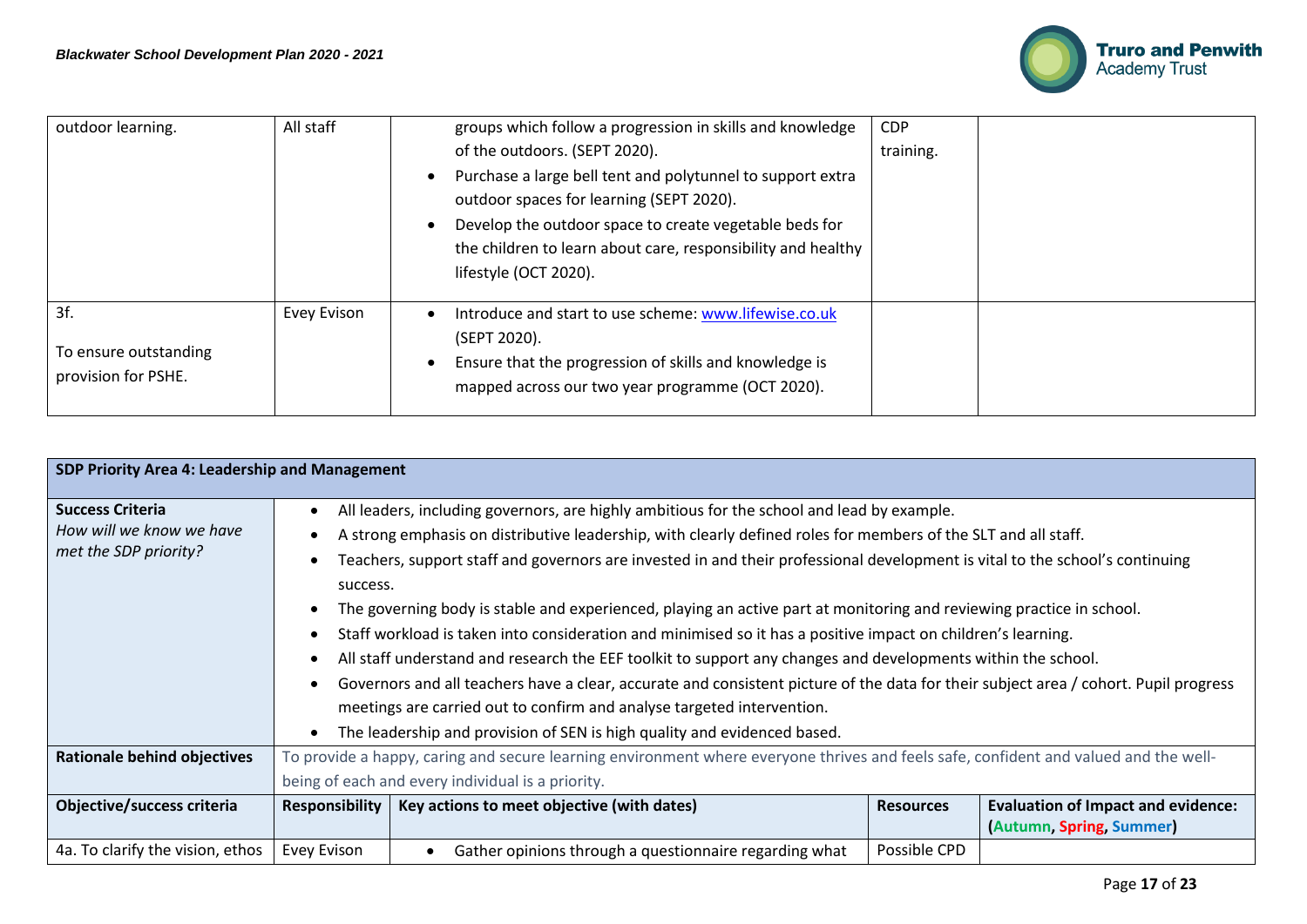

| and current practices of the    |             | is working well and thoughts on next steps (SEPT 2020)                                  | when          |  |
|---------------------------------|-------------|-----------------------------------------------------------------------------------------|---------------|--|
| school                          | All staff   | Update the Vision statement and Motto to match the<br>changes in the school (SEPT 2020) | needed.       |  |
|                                 |             | Ensure all policies are up to date and current practice                                 |               |  |
|                                 |             | (SEPT 2020)                                                                             |               |  |
| 4b. To improve staff workload   | Evey Evison | Embed new marking process 'whole class feedback' in                                     | Feedback      |  |
| through planning, marking       |             | KS2. (SEPT 2020)                                                                        | stamps        |  |
| and communication.              | <b>SLT</b>  | Minimise mathematics planning through embedding<br>'pyramid planning'. (SEPT 2020)      |               |  |
|                                 |             | The use of White Rose planning to support home learning                                 |               |  |
|                                 |             | and in school.                                                                          |               |  |
|                                 |             | Improve internal communication - online calendar,                                       |               |  |
|                                 |             | what's on guide, management plan, TA meetings, SLT                                      |               |  |
|                                 |             | meetings to ensure clarity on what is happening when.                                   |               |  |
|                                 |             | (SEPT 2020)                                                                             |               |  |
| 4c. Improve the professional    | Evey Evison | Develop the role of the teaching assistant through training                             | Possible CPD  |  |
| development of all staff.       |             | sessions, weekly update meetings and links with other                                   | opportunities |  |
|                                 | <b>SLT</b>  | TPAT schools. (ALL YEAR)                                                                |               |  |
|                                 |             | Develop the role of the subject lead through training,                                  |               |  |
|                                 |             | modelling and teachers been given time. (OCT 2020)                                      |               |  |
|                                 |             | Secure robust and transparent appraisal system for all                                  |               |  |
|                                 |             | staff in the organisation. (SEPT 2020)                                                  |               |  |
| 4d. Develop the use of the      | Evey Evison | Staff training session on EEF resources for all staff and                               |               |  |
| education endowment             |             | relevance to our context. (JAN 2021)                                                    |               |  |
| foundation (EEF) research       | <b>SLT</b>  | Core subject leaders to study one research project and                                  |               |  |
| tools to ensure any initiatives |             | report back to staff. (JAN 2021)                                                        |               |  |
| introduced are proven to be     |             |                                                                                         |               |  |
| high impact, low cost.          |             |                                                                                         |               |  |
| 4e. Ensure governors and        | Evey Evison | Structure the 6 yearly meetings to ensure there is                                      | Possible CPD  |  |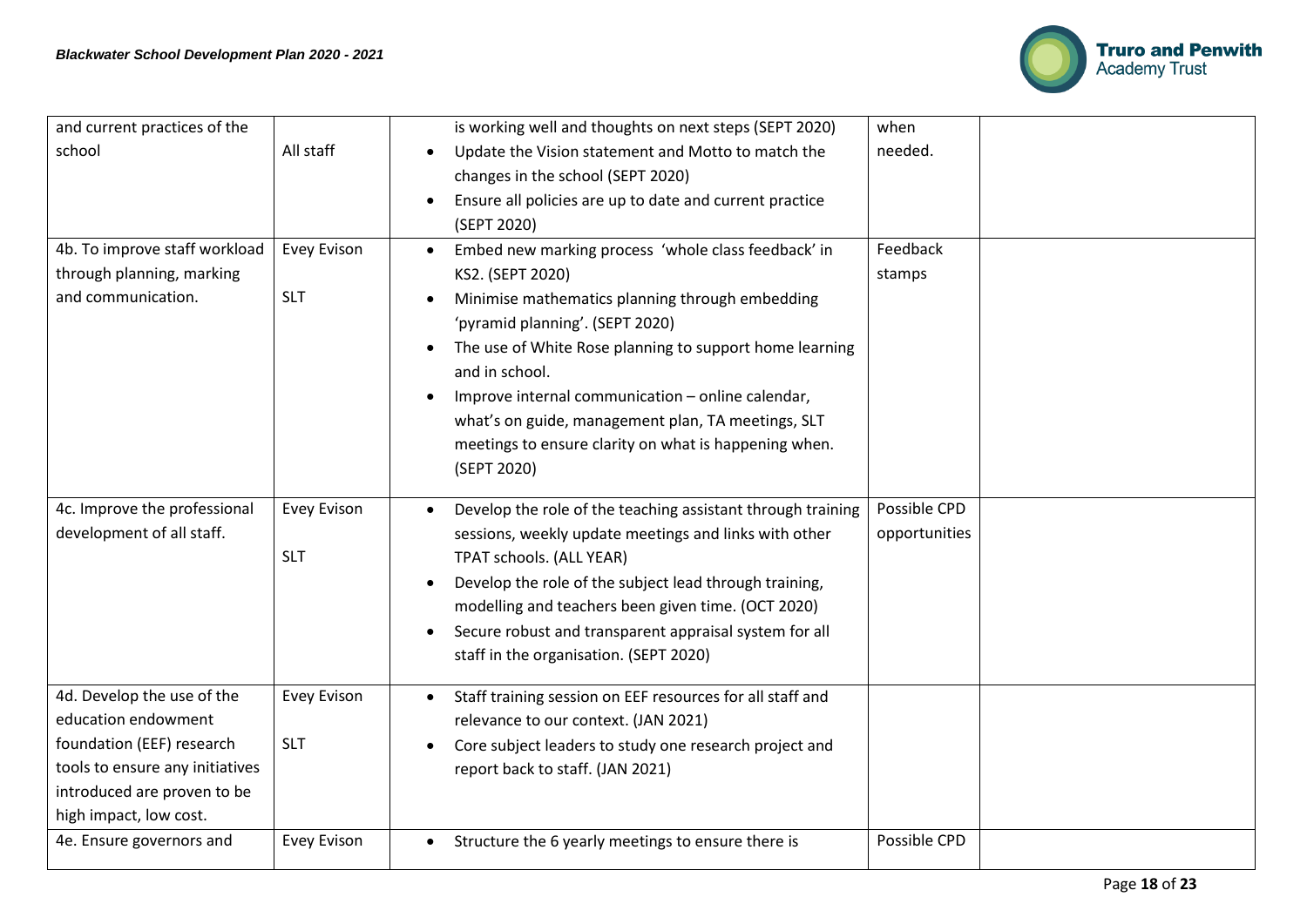

| senior leaders have a full and<br>realistic picture of the impact<br>of the school improvement<br>priorities using an increased<br>range of monitoring<br>processes. |                                  | coverage of all areas of responsibility. (SEPT 2020)<br>Each governor to commit to a minimum of two<br>$\bullet$<br>monitoring opportunities per year. (SEPT 2020)<br>Ensure all governors have the correct professional<br>$\bullet$<br>development to support the school. (ALL YEAR)                                                                                                                                                                                                                                                                                                                                                                                                                                                                   | opportunities                                                      |
|----------------------------------------------------------------------------------------------------------------------------------------------------------------------|----------------------------------|----------------------------------------------------------------------------------------------------------------------------------------------------------------------------------------------------------------------------------------------------------------------------------------------------------------------------------------------------------------------------------------------------------------------------------------------------------------------------------------------------------------------------------------------------------------------------------------------------------------------------------------------------------------------------------------------------------------------------------------------------------|--------------------------------------------------------------------|
| 4f. Ensure senior leaders,<br>governors and teachers have<br>a consistently accurate<br>picture of pupil's attainment<br>and progress.                               | <b>Evey Evison</b><br><b>SLT</b> | Embed Jason Hurr's tracking spreadsheet to ensure<br>$\bullet$<br>children's progress (and flight plans) are visible. (SEPT<br>2020)<br>Training for all staff on how to fluently explain the data<br>for their subject / cohort. Training on JH system to<br>support this (SEPT 2020)<br>Training on how to accurately pinpoint individuals who fall<br>$\bullet$<br>off their flight plan. (OCT 2020)<br>Effective use of external standardised tests for all year<br>groups. (TERMLY)<br>JH system judgements moderated with outcomes of<br>$\bullet$<br>standardised tests and discussed in pupil progress<br>meetings. (TERMLY)<br>Review of impact of intervention from previous term<br>$\bullet$<br>discussed in subsequent PP meetings (TERMLY) | Jason Hurr's<br>system<br><b>NFER testing</b><br>Target<br>Tracker |
| 4g. To develop the role of the<br>leadership team                                                                                                                    | Evey Evison<br><b>SLT</b>        | To meet fortnightly to ensure that the school is<br>$\bullet$<br>developing at a fast pace (SEPT 2020)<br>For Eng / maths to have dedicated time out of the<br>$\bullet$<br>classroom to monitor and evaluate the impact. (SEPT<br>2020)<br>Analysis of data on a termly cycle to ensure all<br>stakeholders have a clear understanding of next steps                                                                                                                                                                                                                                                                                                                                                                                                    | Lead time<br>out of class.                                         |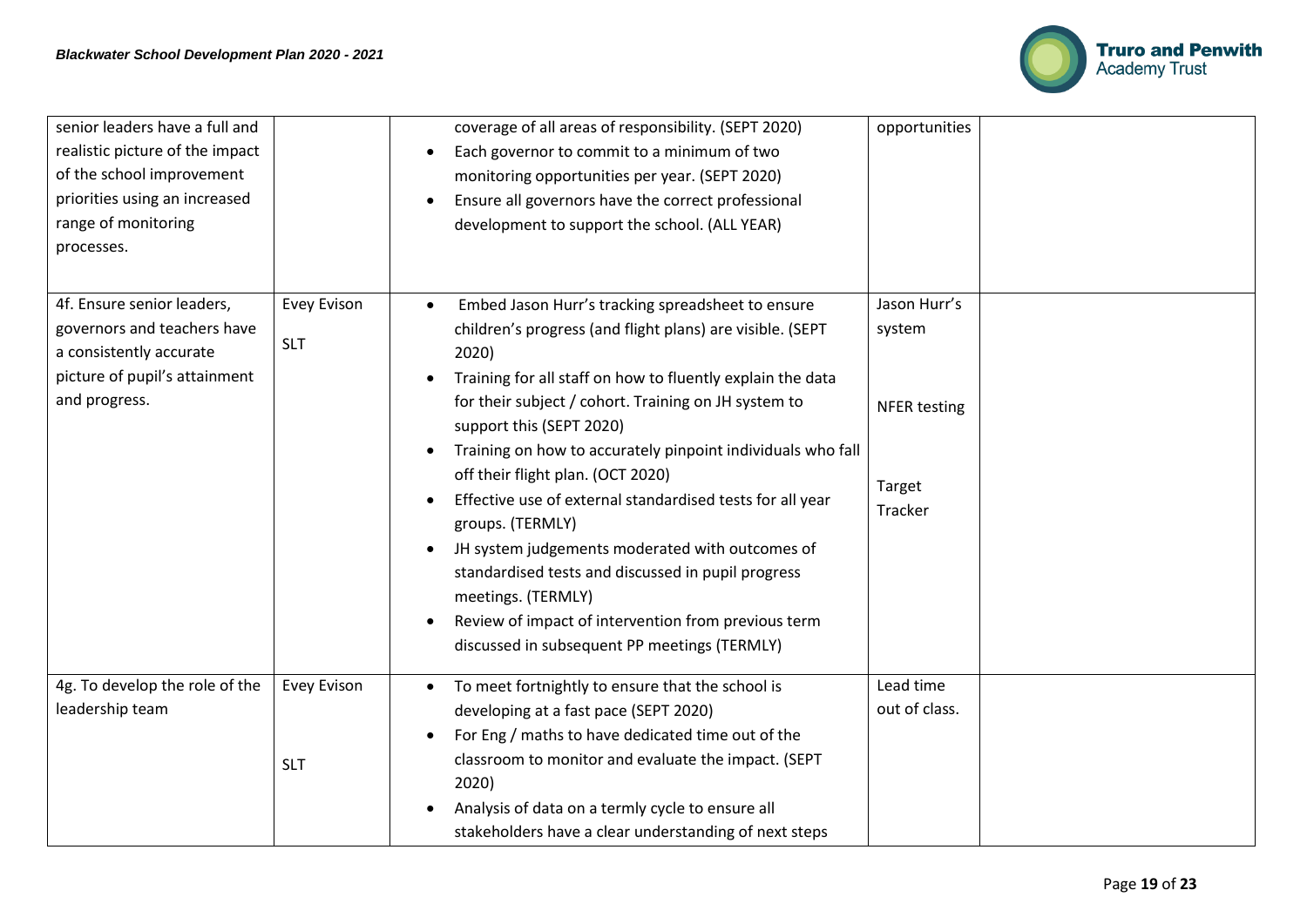

|                                                                                                                                        |                          | within their subject. (ALL YEAR)                                                                                                                                                                                                                                                                                                                                                                                                                                                                                                                                                                                                                                     |                                                                       |
|----------------------------------------------------------------------------------------------------------------------------------------|--------------------------|----------------------------------------------------------------------------------------------------------------------------------------------------------------------------------------------------------------------------------------------------------------------------------------------------------------------------------------------------------------------------------------------------------------------------------------------------------------------------------------------------------------------------------------------------------------------------------------------------------------------------------------------------------------------|-----------------------------------------------------------------------|
| 4h. To improve the<br>communication and positive<br>image of the school to<br>therefore engage with the<br>community more effectively. | Evey Evison<br>All staff | Wide positive communication with parents through social<br>media and fortnightly newsletters. (SEPT 2020)<br>Parents meetings held on a rolling programme to support<br>families understand current practices for: phonics, maths,<br>English and SATS. (ALL YEAR)<br>Greater use of Eschools to support the website and<br>parental communication.<br>Create annual cycle of staff, pupil and parent feedback.<br>(SEPT 2020)                                                                                                                                                                                                                                       | Eschools<br>licence and<br>training.<br>Possible CPD<br>opportunities |
| 4i.<br>To improve the leadership<br>and provision for SEN pupils.                                                                      | Evey Evison              | For children to meet the S.E.N national expectations for<br>Reading, Writing and Mathematics. (ALL YEAR).<br>For SEN children to be assessed in the first two weeks to<br>work out gaps and areas to support (SEPT 2020).<br>Track the attainment and progress of all SEN children<br>through the 0-9 assessment and individual learning<br>objectives. (ALL YEAR).<br>Use of 'Provision Map' to track impact of interventions<br>and write high quality APDR (SEPT 2020).<br>Update SEND Policy and Local Offer (SEPT 2020).<br>Ensure there is continued professional development for<br>all staff regarding supporting children with special needs<br>(ALL YEAR). |                                                                       |

| <b>SDP priority Area 5: Early Years</b> |                                                                                           |
|-----------------------------------------|-------------------------------------------------------------------------------------------|
| <b>Success Criteria</b>                 | There is an increase of Nursery children attending Blackwater.                            |
| How will we know we have                | Children's PSED needs are met and supported through quality first teaching and provision. |
| met the SDP priority?                   |                                                                                           |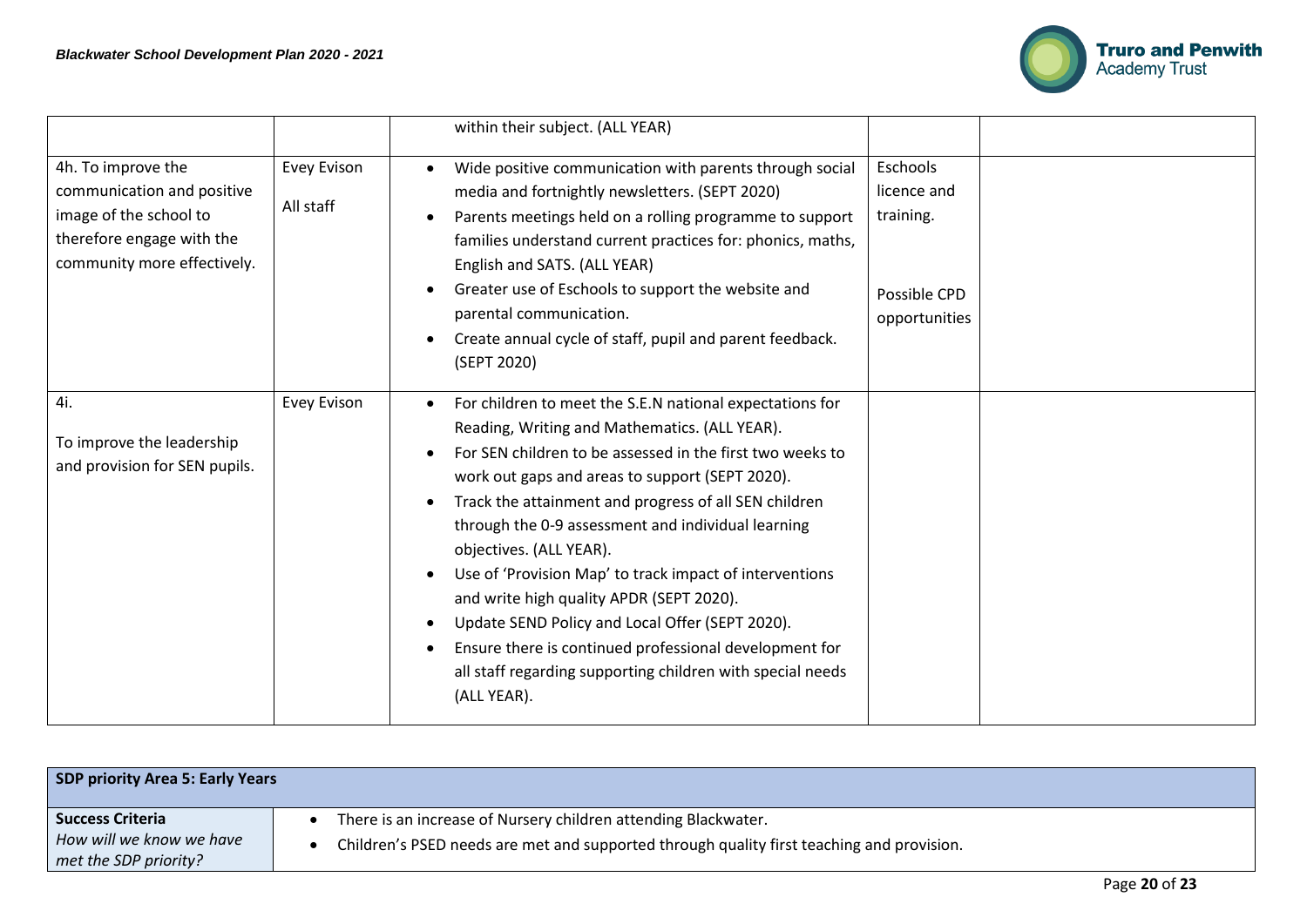

| <b>Rationale behind objectives</b>                                                    | $\bullet$<br>$\bullet$      | Writing is given more of an emphasis in EYFS, creating more opportunities for children to write.<br>High quality and rigorous phonics teaching.<br>Drive on early reading, with progress monitored through termly tracking.<br>Areas of continuous provision, inside and outside the classroom, to be used independently by children.<br>Develop the already successful outdoor area, including the teaching of outdoor skills as well as self-led learning.<br>For all EYFS children to feel confident and safe in our environment to be ready to learn and grow as individuals.                                                                    |                                             |                                                                       |  |
|---------------------------------------------------------------------------------------|-----------------------------|------------------------------------------------------------------------------------------------------------------------------------------------------------------------------------------------------------------------------------------------------------------------------------------------------------------------------------------------------------------------------------------------------------------------------------------------------------------------------------------------------------------------------------------------------------------------------------------------------------------------------------------------------|---------------------------------------------|-----------------------------------------------------------------------|--|
| Objective/success criteria                                                            | <b>Responsibility</b>       | Key actions to meet objective (with dates)                                                                                                                                                                                                                                                                                                                                                                                                                                                                                                                                                                                                           | <b>Resources</b>                            | <b>Evaluation of Impact and evidence:</b><br>(Autumn, Spring, Summer) |  |
| 5a. Increase the number of<br>children attending Nursery.                             | Evey Evison<br>Kelly Murley | Advertise in the local area and on social media to<br>promote a greater presence in the community (ALL<br>YEAR).<br>Adapt teaching and learning to support Nursery children<br>at all times of the day (SEPT 2020).<br>Develop a Nursery local hub to support consistency and<br>high expectations in the local community (JAN 2020)                                                                                                                                                                                                                                                                                                                 | Advert in<br>paper                          |                                                                       |  |
| 5b. To improve children's<br>PSED to ensure it meets the<br>national expectation ELG. | Kelly Murley                | Develop the continuous provision to ensure that there is<br>a consistent PSED area inside and outside to support post<br>Covid lockdown (SEPT 2020).<br>Weekly 'Circle Time' introduced to develop children<br>ability to empathise and discuss emotions. This will be<br>linked to a social story each week (SEPT 2020).<br>Staff training to support the forward development of<br>PSED (ALL YEAR).<br>Analyse data, including baseline, to support children's<br>need on a half termly basis. Using Tapestry and 0-9s.<br>Interventions put in place as and when needed (ALL<br>YEAR).<br>Introduce whole class Boxall assessments to analyse and | Resources<br>Possible CPD<br>opportunities. |                                                                       |  |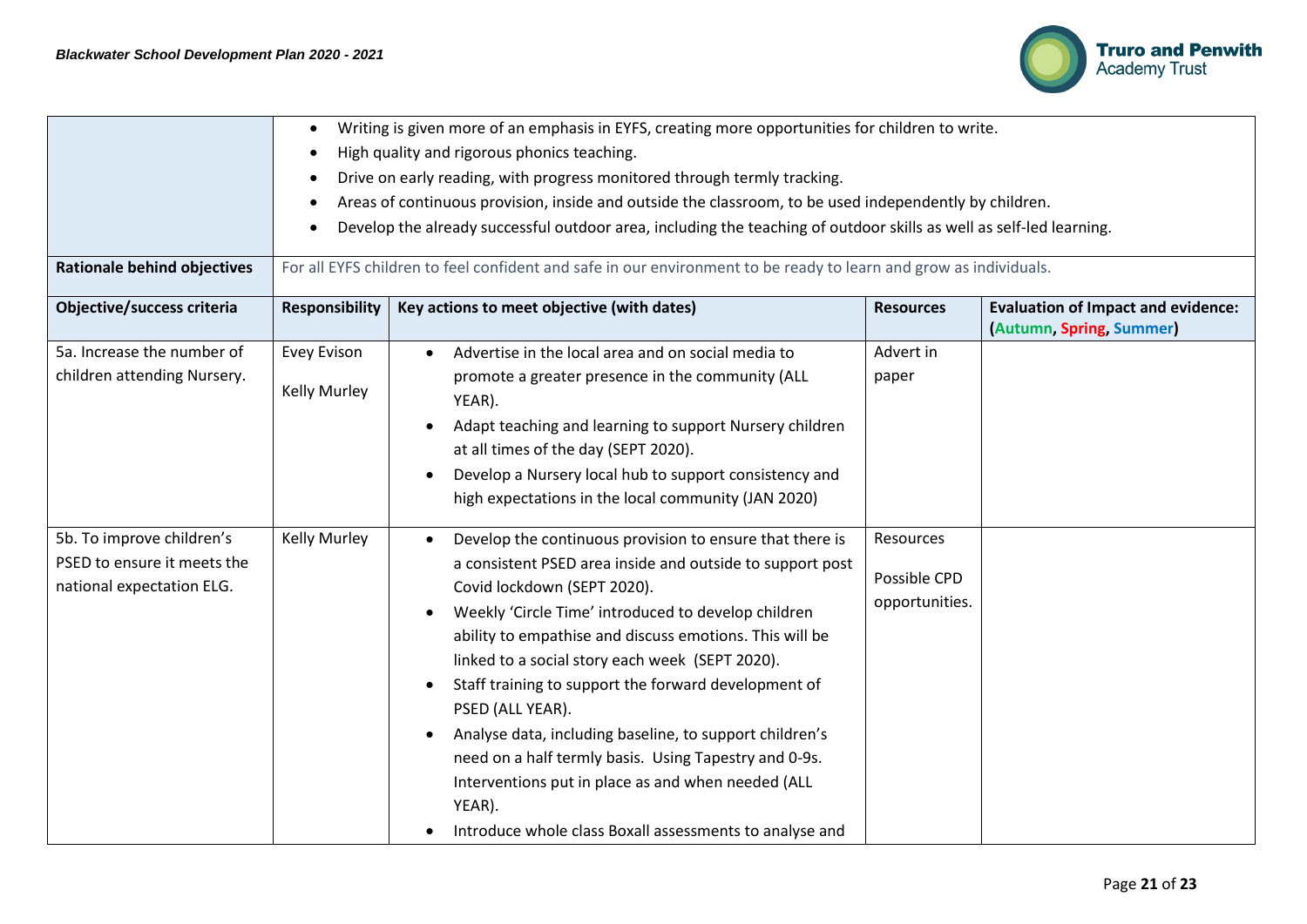

|                                                                                      |              | action where needed (OCT 2020).                                                                                                                                                                                                                                                                                                               |               |  |
|--------------------------------------------------------------------------------------|--------------|-----------------------------------------------------------------------------------------------------------------------------------------------------------------------------------------------------------------------------------------------------------------------------------------------------------------------------------------------|---------------|--|
| 5c. To improve writing to<br>meet the national<br>expectation ELG.                   | Kelly Murley | Half termly independent writing to become in line with<br>the school's writing moderation (ALL YEAR).<br>Weekly 'shared write, guided write and exciting write'<br>sessions to support independence in writing for Nursery<br>and Rec children (ALL YEAR).<br>Increased opportunities for writing inside and outside of<br>class (SEPT 2020). |               |  |
| 5d. Develop a secure                                                                 | Kelly Murley | Implement the 0-9 assessment system to develop                                                                                                                                                                                                                                                                                                | $0 - 9$       |  |
| understanding of data in EYFS<br>to fluency discuss impact of<br>provision provided. | Evey Evison  | understanding of how data can support teaching and<br>learning (SEPT 2020).<br>Write termly reports analysing results and children's<br>development (ALL YEAR).<br>Assess the Nursery children in Tapestry (OCT 2020)                                                                                                                         | assessment    |  |
| 5e. Enhance the quality of                                                           | Kelly Murley | Weekly visits to the wild area to develop den building and                                                                                                                                                                                                                                                                                    | Forest school |  |
| outdoor learning taking place.                                                       |              | exploring the environment. (ALL YEAR)<br>Weekly forest school activities to teach standalone<br>outdoor skills (ALL YEAR)                                                                                                                                                                                                                     | development.  |  |
| 5f.                                                                                  | Kelly Murley | Ensure the Nursery children are taught to meet the age                                                                                                                                                                                                                                                                                        |               |  |
| Improved targeted teaching                                                           |              | appropriate expectations (SEPT 2020).                                                                                                                                                                                                                                                                                                         |               |  |
| and learning of Nursery<br>children.                                                 |              | Plan to show Nursery and Reception expectations (SEPT<br>2020).                                                                                                                                                                                                                                                                               |               |  |
| 5g.                                                                                  | Kelly Murley | Optima Reading scheme to be taught in class from                                                                                                                                                                                                                                                                                              |               |  |
| Develop a strong focus on                                                            |              | September in line with the rest of the school (SEPT 2020).<br>Children given the opportunity to two books home a                                                                                                                                                                                                                              |               |  |
| phonics and reading for                                                              |              | week, one targeted to child's ability, one challenge book                                                                                                                                                                                                                                                                                     |               |  |